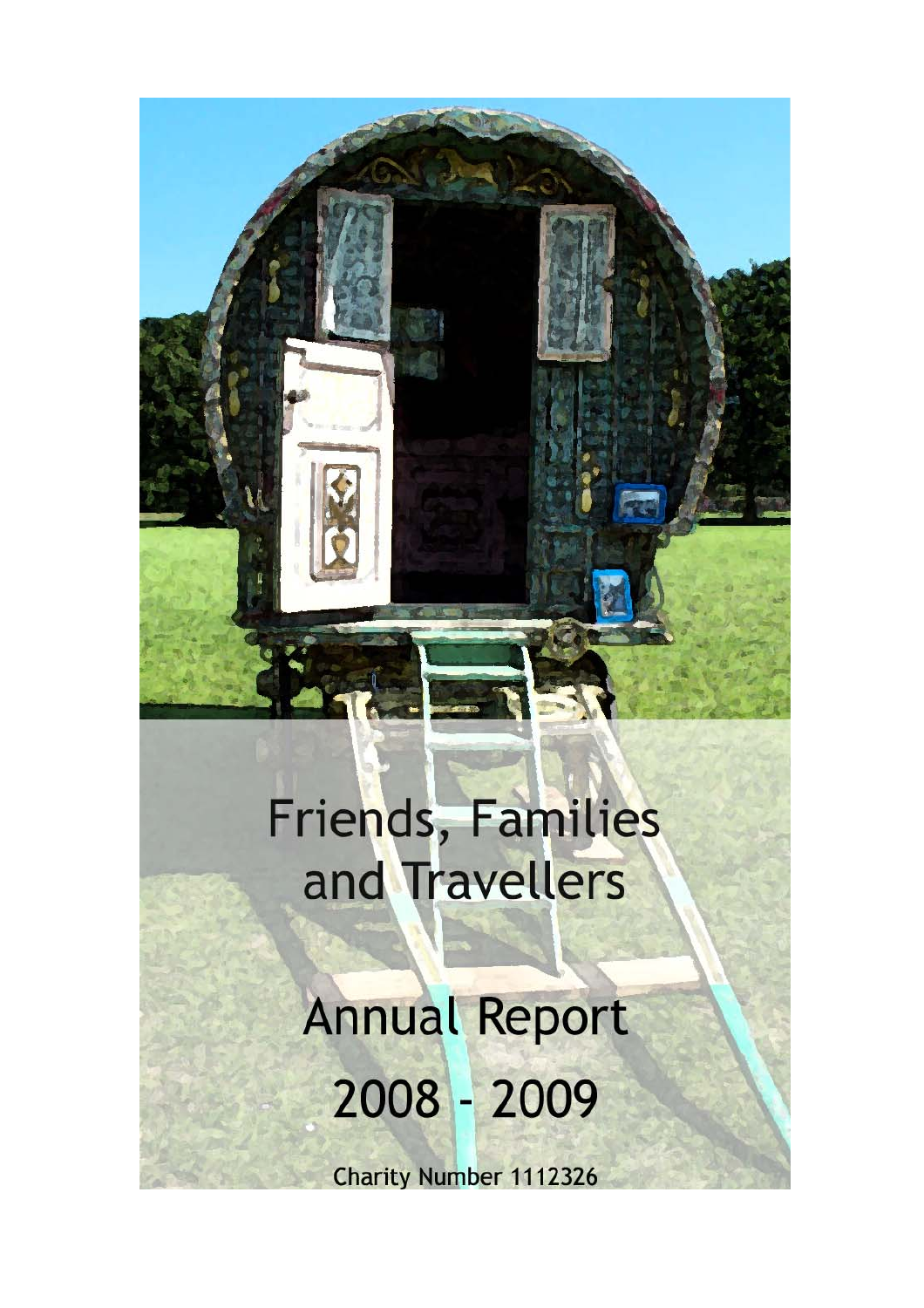# **Friends, Families & Travellers**

| <b>INTRODUCTION</b>                     | $\mathbf{2}$ |
|-----------------------------------------|--------------|
| <b>REPORT OF THE CHAIR</b>              | $3 - 6$      |
| <b>REPORT OF THE DIRECTOR</b>           | $7 - 8$      |
| <b>OUR TRUSTEES</b>                     | 9            |
| <b>CORRINA ADAMS</b>                    | 9            |
| <b>WHAT WE DO</b>                       | $10 - 11$    |
| THE ADVICE AND INFORMATION UNIT         | $12 - 14$    |
| <b>CASE STUDIES</b>                     | $15 - 16$    |
| <b>POLICY</b>                           | 17           |
| <b>PLANNING</b>                         | 18           |
| <b>STAFF</b>                            | $19 - 21$    |
| <b>OUR CONSULTANT EXPERTS</b>           | 22           |
| <b>JOIN OUR ORGANISATION</b>            | 23           |
| <b>PARTNERSHIP WORKING</b>              | 24           |
| <b>REACHING COMMUNITIES</b>             | $25 - 26$    |
| <b>TRAVELLER ADVICE PROJECT</b>         | $26 - 27$    |
| <b>SUSSEX TRAVELLERS HEALTH PROJECT</b> | $28 - 31$    |
| <b>YOUTH WORK</b>                       | $32 - 33$    |
| <b>INCOME AND EXPENDITURE REPORT</b>    | 34           |
| <b>WITH GRATEFUL THANKS</b>             | $35 - 36$    |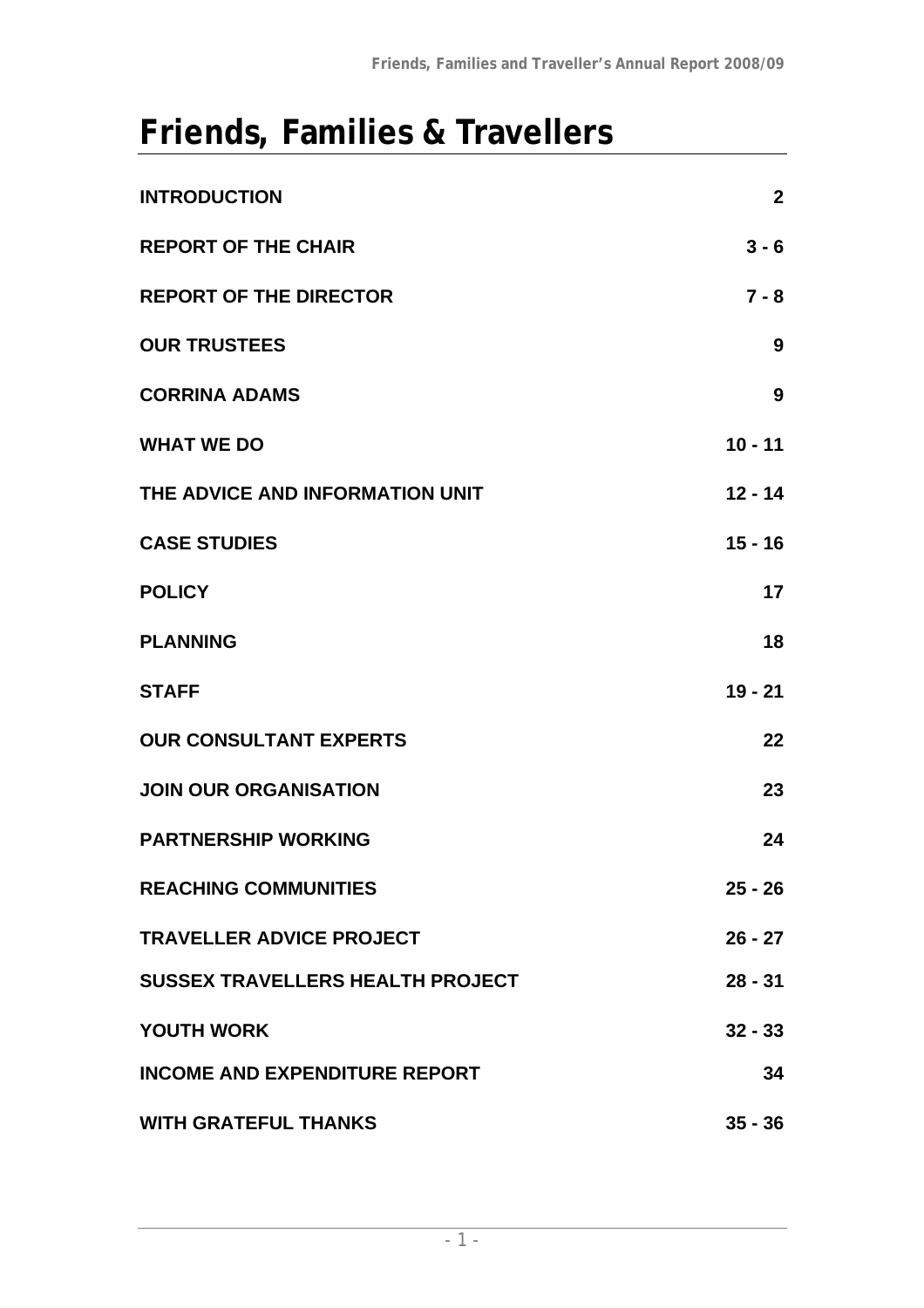# **Introduction to FFT**

Friends, Families and Travellers (FFT) was established during the passage through Parliament of the 1994 Criminal Justice and Public Order Act and has emerged as a lead organisation seeking to address the problems facing the Gypsy and Traveller communities.

Starting as an informal support group working primarily with New Travellers, FFT soon began working with Gypsies and Irish Travellers and within a few years had grown into a formal organisation providing advice and information along with a wide range of other services to Gypsies and Travellers nationwide.

Very early on in its history, FFT developed a working relationship with the Public Law Project and provided crucial ground work for two landmark legal challenges which resulted in local authorities being required to make basic welfare enquiries before being able to carry out evictions.

FFT's ongoing work in this field gained recognition when the organisation was shortlisted for the Human Rights Award in 1999. Taking this work forward, FFT is one the partners within the Traveller Law Reform Project, along with the Irish Traveller Movement and the London Gypsy and Traveller Unit.

Today FFT is the only national charity (registered charity no. 1112326) which works on behalf of all Gypsies and Travellers regardless of ethnicity, culture or background. FFT is also a non-profit making company limited by guarantee (no. 3597515).

FFT is a membership organisation run by a Management Committee, which in 2008/9 was made up of eight Trustees, four of whom were Travellers and two of whom were lawyers specialising in Traveller issues.



*We seek to end racism and discrimination against Gypsies and Travellers, whatever their ethnicity, culture or background, whether settled or mobile, and to protect the right to pursue a nomadic way of life.*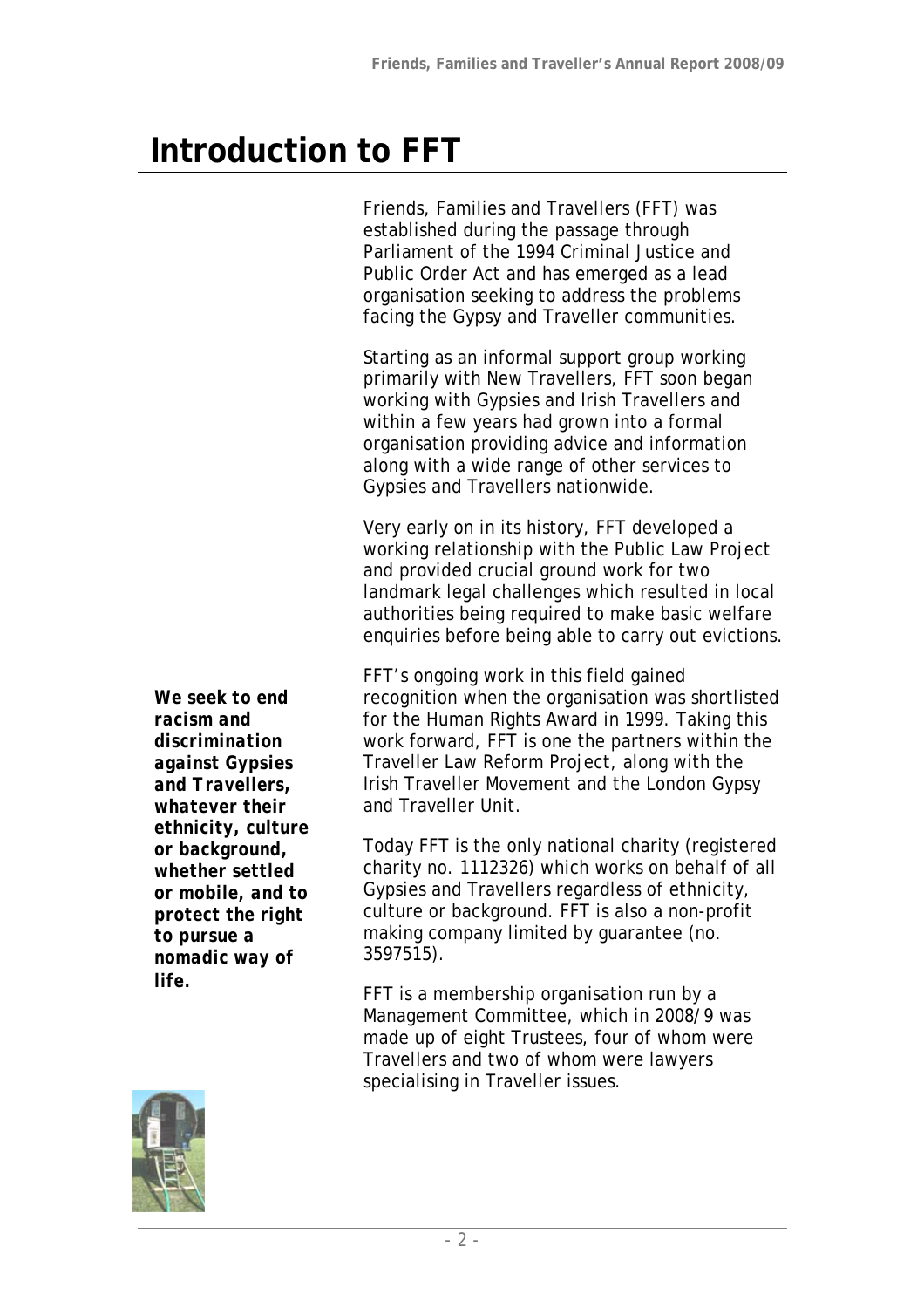

I am pleased to introduce our 2008/9 Annual Report which outlines the work that we have been doing at national, regional and local levels to try to redress the serious inequalities that are still part and parcel of the life of Gypsies and Travellers.

Our aim as an organisation is to seek to end racism and discrimination against Gypsies and Travellers, whatever their ethnicity, culture or background, whether settled or mobile, and to protect the right to pursue a nomadic way of life.

All our work is on behalf of Gypsies and Travellers, but many of our clients experience multiple discrimination. For example, there can be difficult physical access issues for disabled Travellers living on sites, particular issues for carers (many of whom may be older siblings of young children), a high preponderance of homophobia within sections of the travelling communities and a huge stigma attached to mental health illness, which is rarely spoken of or discussed openly. A further major issue is the extent of domestic violence and, in particular, violence against women.

It is for these (and many other) reasons that I am delighted that funding successes in 2008-09 have enabled us to expand further and that this success has continued into the first part of 2009/10 with the news that we have been awarded funding from the Communities and Local Government Department under its 'Tackling Racial Inequalities' programme. This ensures some medium term stability and gives us this opportunity to expand our highly valued and successful projects and services local to the South East into other regions of the country, particularly the South West and the East of England, where we have identified unmet needs for services.



Chris Whitwell our Director has always worked more than full time hours for FFT on a part time salary, donating additional hours on a voluntary basis – the funding successes he and colleagues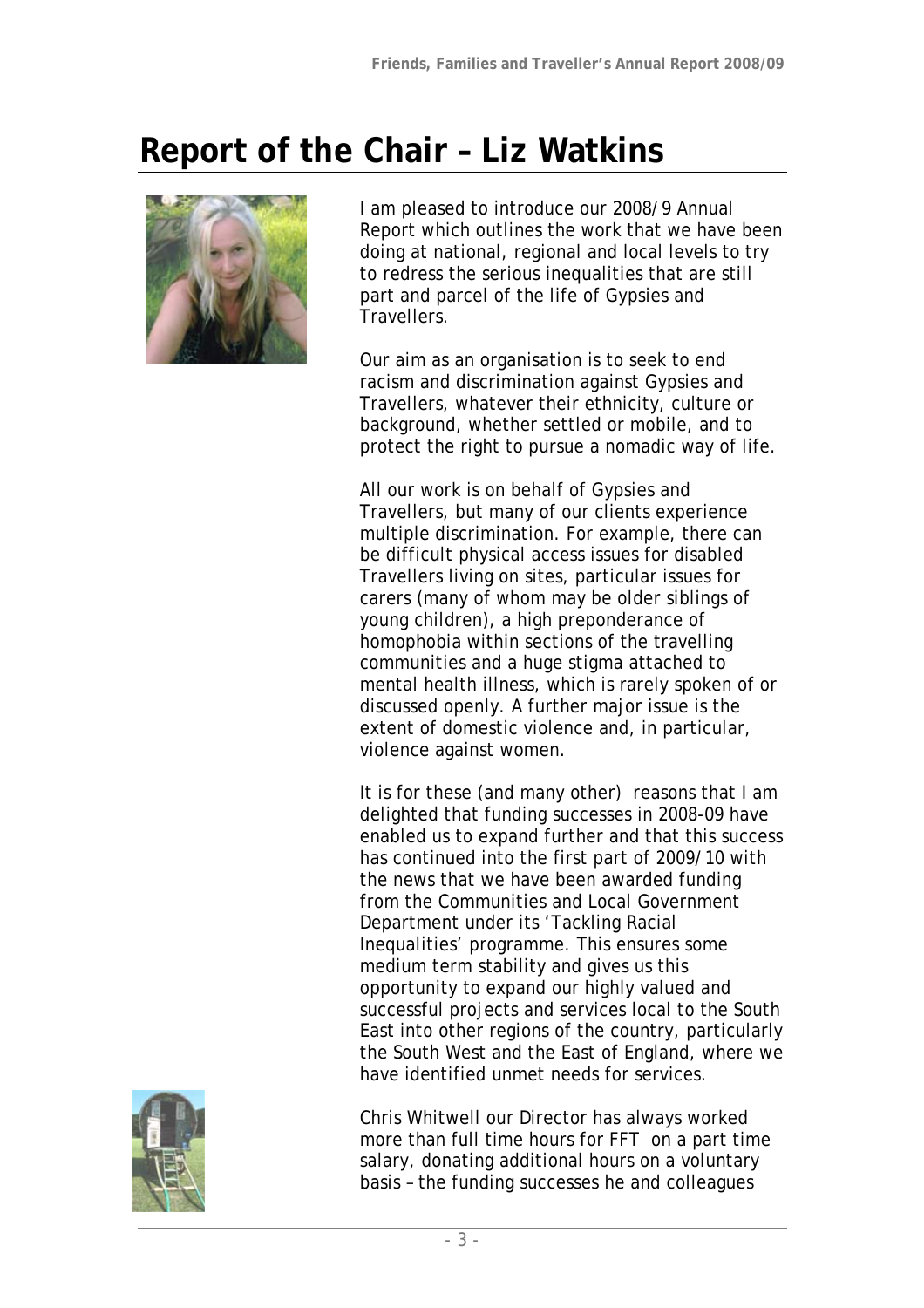have brought to FFT mean we can at last give him the full time salary he so greatly deserves.

The following are just some examples of where FFT's "building capacity" work has really stood out for me over the past year:

- Providing training to statutory and voluntary sector organisations, including the police, on cultural and racial awareness to help them communicate with and better understand the unique circumstances of Gypsies and Travellers.

- Two Trustees with extensive expertise in Gypsy and Traveller law have helped Citizens Advice review their web-based information system "Advisornet" which all CABx across the country use to inform their services to Gypsy and Traveller clients.

- Our first domestic violence seminar which was attended by over 100 organisations from all sectors – beginning a dialogue and action on this most sensitive of issues.

- Gaining some funding to develop mental health outreach services.

Mental health, dentistry and young people's services stand out for me as areas which have always been under-provided to Gypsies and Travellers by the mainstream services. Our outreach team works to support individuals, families and communities to help them identify and access the mainstream services best suited to meet their health and social care needs.

There are a great many unmet mental health needs within travelling communities. These appear to arise from the marginalisation and social exclusion that these communities face on a daily basis. For highly mobile travelling communities a significant factor is the constant forced eviction and having to move in an unplanned way, with the ensuing traumas and inability to take control over one's life. For those Gypsies and Travellers in bricks and mortar we have found the problems to be no less acute. Racist incidents and discrimination from neighbours and landlords may mean a housed Traveller still feeling unsettled. Problems frequently go unacknowledged and it is not uncommon for potentially serious mental disorders to be characterised as 'nerves' within these communities or to be tolerated in a way that does not happen in the settled community leading to the "normalisation" of what can be highly debilitating illnesses. I feel the



funding we have received to support our mental health workers is a particularly important start in this area of work and the experience and insight they gain will be invaluable to health services nationally.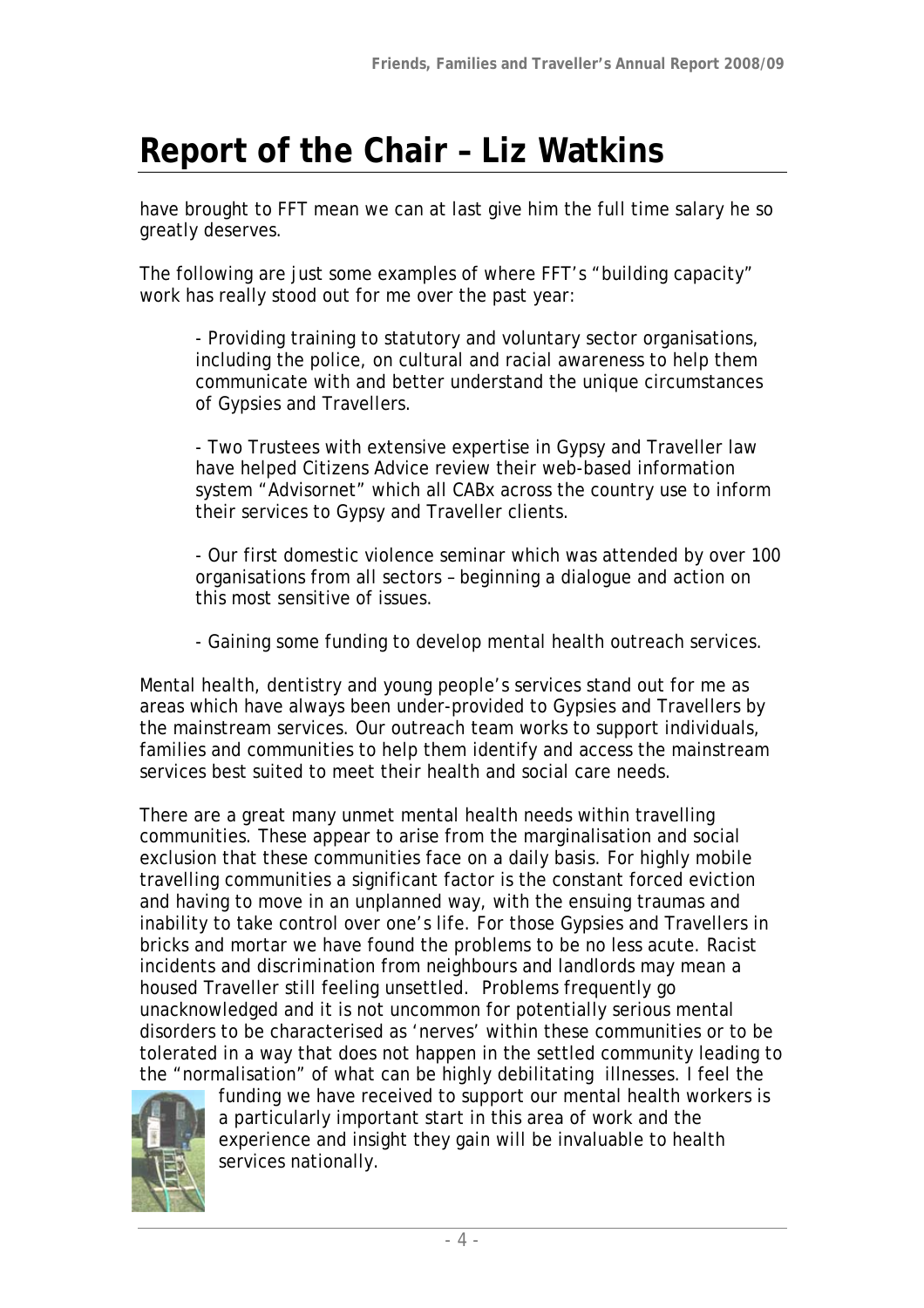Nationally, we provide extensive telephone based advice, information and advocacy services to Gypsies and Travellers, giving support over a wide range of problems including pending evictions, site management, racism and discrimination, school exclusions, planning, housing etc.

We want to build on our existing casework and advocacy service. Specifically, we have found that helping individual Gypsies and Travellers to resolve particular problems and issues has created opportunities to empower individuals, families and communities to take greater control over their own lives and develop the ability to tackle future problems for themselves. For example, in dealing with a case where residents on a Gypsy site were experiencing problems of poor site management, our caseworker was able both to resolve the immediate issue and to facilitate the setting up of a new residents group so that they were better equipped to address such problems in the future. At present our capacity to undertake this additional work is limited but we have identified an enormous potential for capacity building local communities linked to specific casework activities.

Our campaigning work continues to be of vital importance in making the "powers that be" and organisations of all sectors aware of the real impact of policies on the ground.

We campaign vigorously at national level for legal and social policy reforms and a key strength of our organisation is that the evidence from our casework and advocacy is used to inform our policy and campaigning work.

In addition particular policy work has continued in relation to the Gypsy and Traveller accommodation needs assessment process and we are grateful to Steve Staines, one of our original founders, who continues to work tirelessly to ensure that the blatant under-assessment of need in some local authority areas does not go unchallenged. You can read Steve's comments elsewhere in this Annual Report.

The health outcomes of Gypsies and Travellers still shock me to the core. One study carried out by Sheffield University in 2004 found Gypsies and Travellers having a life expectancy of 10 – 12 years less than people in the settled community and a Gypsy mother nearly 20 times more likely to experience the death of a child than a mother in the settled community. More recent work in the Leeds area suggests that the age expectancy gap might be as high as 25 years.



In a western, so called, "developed" and "modern" country in the 21<sup>st</sup> Century surely this can't be right? And the outcomes are probably even worse in other areas of Europe.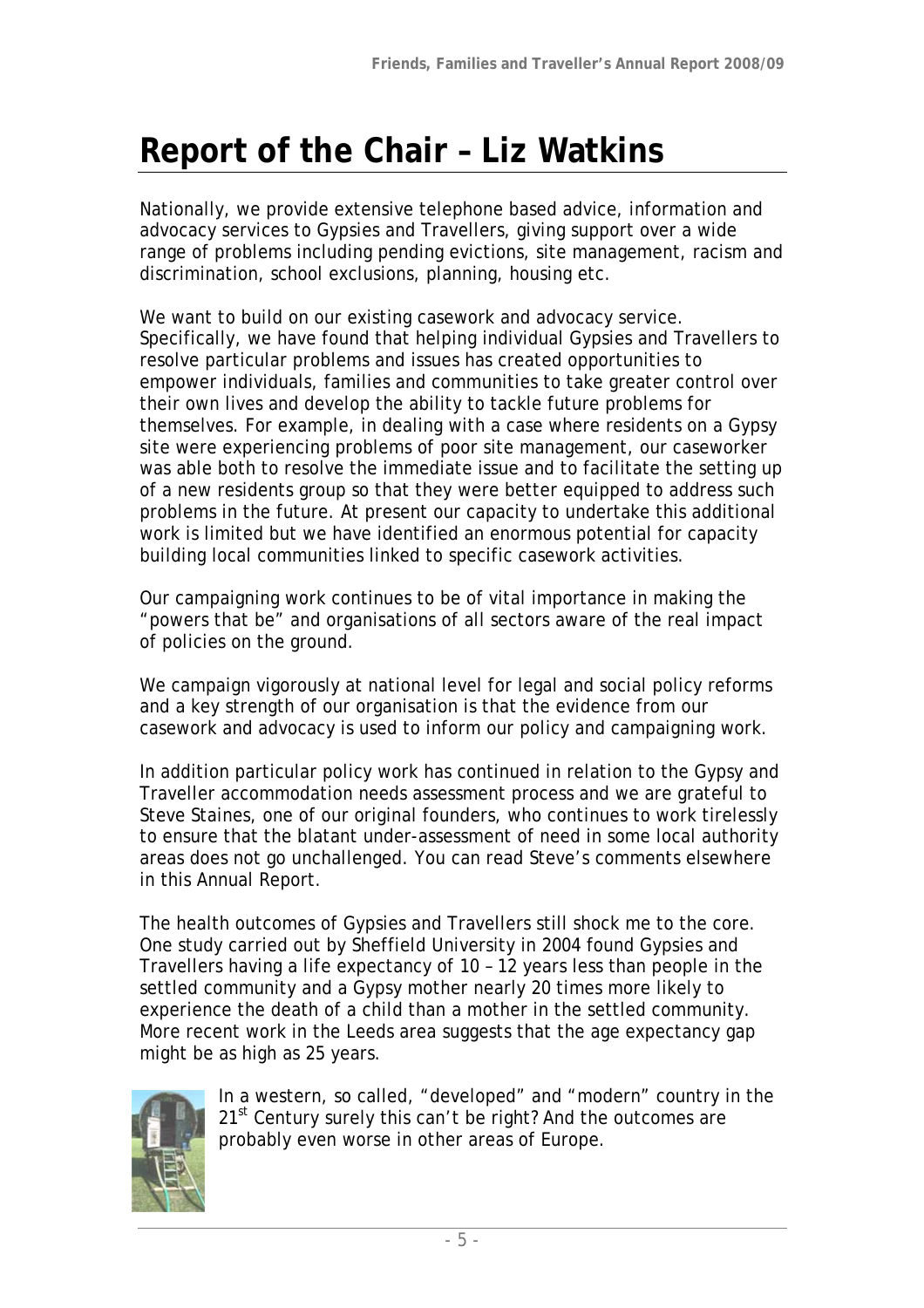FFT has always "punched above its weight" and the difference our organisation makes compared to it's size always blows me away. Our Director Chris Whitwell reported the following to the Trustee Board which provides some evidence perhaps that change is happening, albeit slowly:

 "*I do feel that the work that FFT is doing at national level is pushing the issue of Gypsies and Travellers, at least onto the agenda if not further up it. When I go to meetings these days I am no longer the only person talking about the exclusion of, and discrimination against, Gypsies and Travellers, and this was not the case a couple of years back*."

This is encouraging but as always there is much more that needs to be done and I still maintain that our most excellent models of service delivery which have largely been restricted to the Sussex should be rolled out nationally. We have some extremely successful project models, developed by and with Gypsies and Travellers for Gypsies and Travellers, and feel strongly that the statutory agencies should replicate these nationally, particularly as health and education outcomes for the travelling communities are still so far behind those of the settled communities.

We never forget that we cannot bring about effective and long lasting change alone and we will continue to work in cooperation and partnership with all the other Gypsy and Traveller organisations, as well as the vast and ever expanding network of other organisations FFT has contacts with in all sectors, to bring about the changes that are needed.

As ever this annual report should give you a real flavour of what our most valued staff and volunteers have undertaken in 2008/9 and what we hope to do in the future. We will continue to build capacity in other organisations and in the Gypsy and Traveller communities, as well as seeking funding to develop a broader geographical cover.

Heartfelt thanks to everyone who has supported FFT in 2008-9, especially our staff and volunteers and everyone who has used our services, worked with or for us, communicated with and listened to FFT in any positive way – keep it up folks!

> **Liz Watkins**  Chair

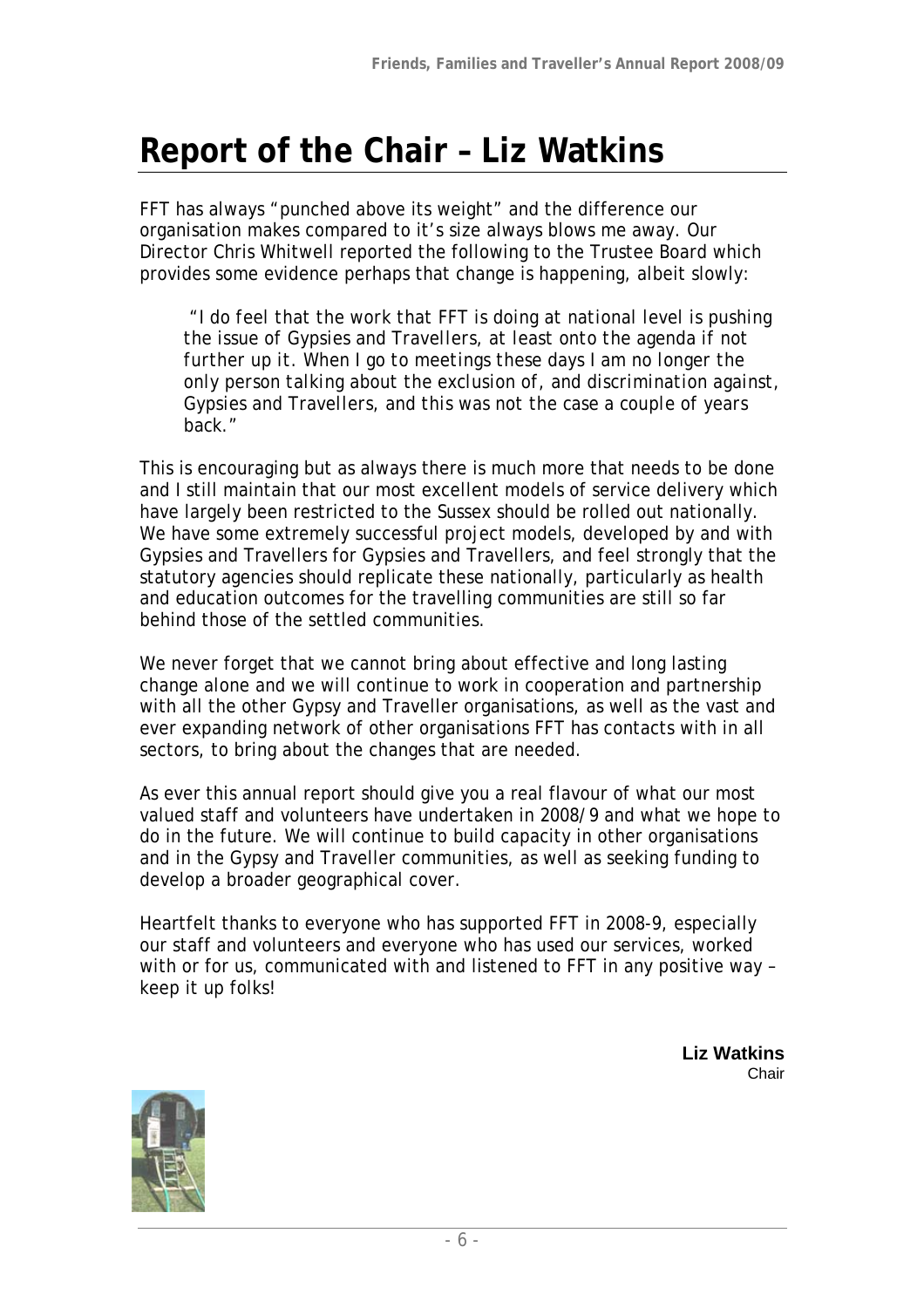# **Report of the Director – Chris Whitwell**



2008/9 has been another year of growth and development for FFT with a range of new projects and services being developed and implemented. As an organisation working at national, regional and local levels we have sought to balance the campaigning and policy work that we do with the casework and local outreach services so that our work at the strategic level is always informed by what is happening on the ground.

Our work is based on three main pillars – casework, capacity building and campaigning – and we afford equal importance to each. Through our casework we can make a real and lasting difference to the lives of the individuals and families that we help but we recognise that, as a relatively small organisation, we can only meet a small part of the need and so we also work to build the capacity of mainstream organisations in the voluntary and statutory sectors to provide appropriate and culturally sensitive services to Gypsies and Travellers.

The more casework and capacity building we do however, the more we realise how much needs to change in order to redress the disgraceful and shameful inequalities and discrimination faced by Gypsies and Travellers as part of their everyday experience. Gypsies and Irish Travellers still experience the worst health outcomes of any minority ethnic group; Gypsies and Irish Travellers are the only minority ethnic group where educational outcomes have actually worsened over the last few years, shockingly worse than for any other minority ethnic group; and it almost beggars belief that in a civilised society we can still accept a situation where there are around 25,000 people who have nowhere where they can place their homes 'legally' but instead are constantly harried and evicted from one 'unauthorised' location to another.



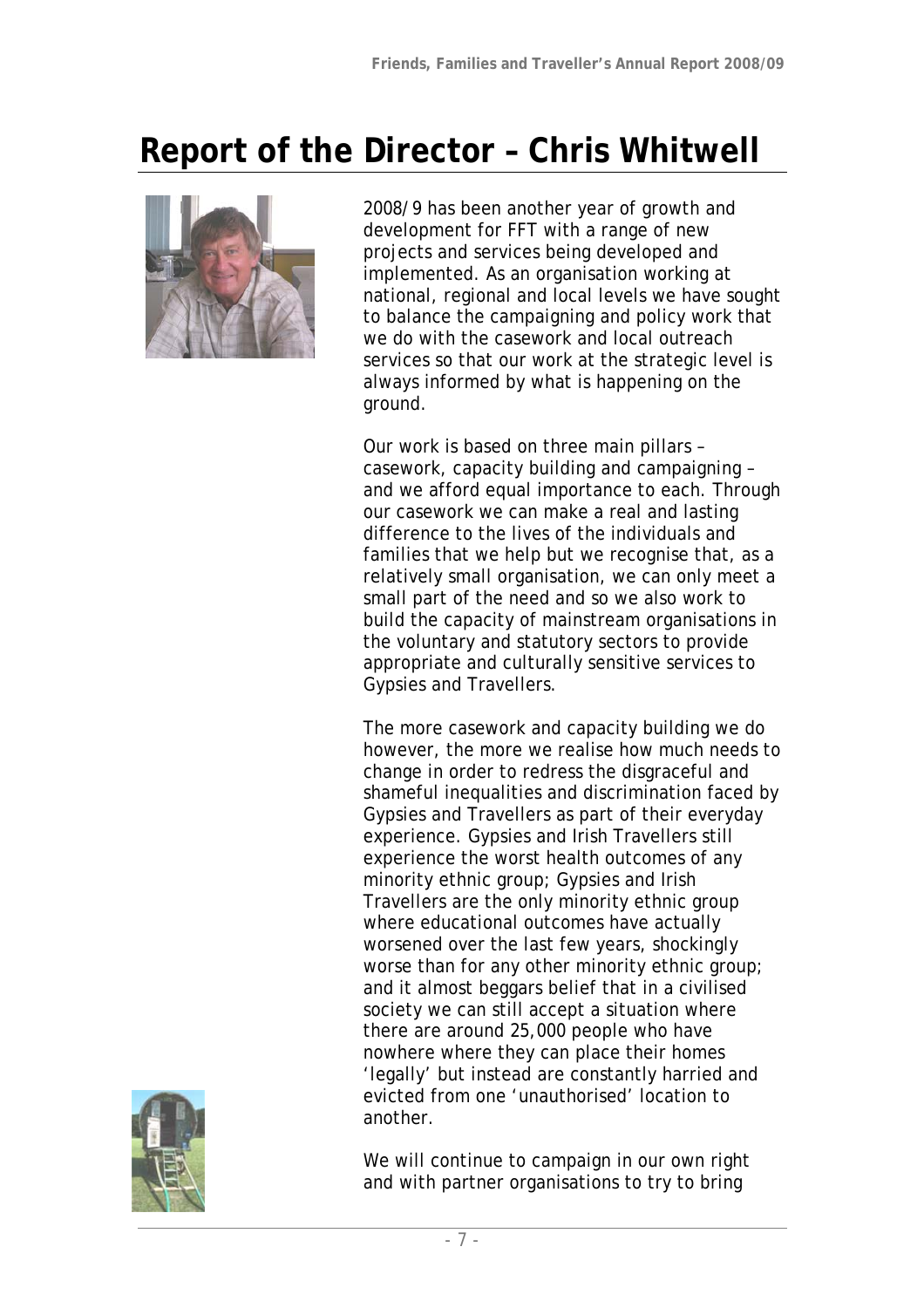### **Report of the Director – Chris Whitwell**

about a more equal and just society where Gypsies and Travellers are respected and valued as an integral part of our community and not treated as outcasts to be moved on and forgotten as quickly as possible.

Although progress is slow I believe that we are beginning to make a difference. Networks and fora concerned with equality, social justice and human rights are at last putting Gypsy and Traveller issues onto their agendas and recognising the need to address the shocking inequalities that exist.

As somebody committed to trying to help bring about a fairer and more just society I feel strongly that we must prioritise the needs of those in society who experience the greatest extremes of inequality, the people who are chronically and systematically excluded from meeting those basic needs that most of us take for granted – the need for a home, the need for proper healthcare, the need to ensure that our children receive appropriate education and the need to be valued and respected by one's fellow human beings.

I hope that you enjoy reading, in the following pages, about the various projects and services that Friends, Families and Travellers is delivering. We could not maintain this level of growth and activity without the support of our members and our various funders, all of whom are acknowledged elsewhere in this report.

Above all I would like to say what an enormous privilege it is for me to work with such a dedicated and talented team of staff and Trustees who, despite the mountain still to be climbed, are bringing about real and positive changes to the lives of the people within the travelling communities.



**Chris Whitwell**  Director FFT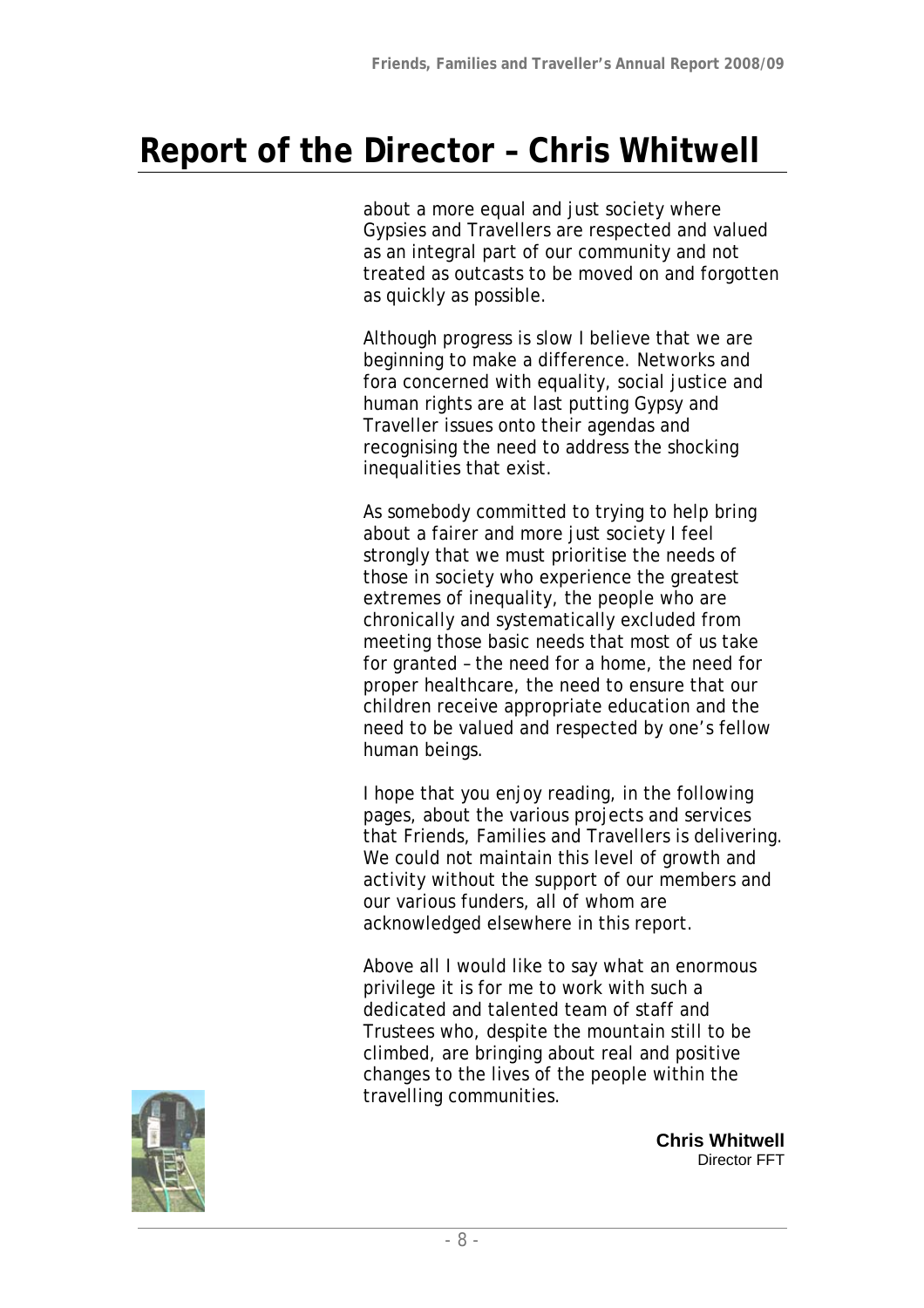# **Our Trustees**

Our Trustees during 2008/9 were –

Liz Watkins (Chair) Neil Ansell (Vice Chair) Justine Compton (Honorary Treasurer) Roberta (Bobby) Kellie (who sadly died in 2008) Mark Willers Judy Pointing Tony Thompson Rob Torkington Greg Yates (co-opted December 2008)

Our Director, Chris Whitwell, is also Company Secretary.

# **Corrina Adams**



In February we were devastated by the sudden, unexpected death of Corrina Adams, a young New Traveller who was working with us as a peer researcher. The project she was working on was an important piece of research carried out in partnership with

Brighton University, looking at the use of emergency health services by Gypsies and Travellers. The final report will be published later this year and we will be dedicating the research to her memory. Corrina was a lovely person, a gifted photographer, a skilled researcher and a good friend and colleague within our staff team. We miss her very much.

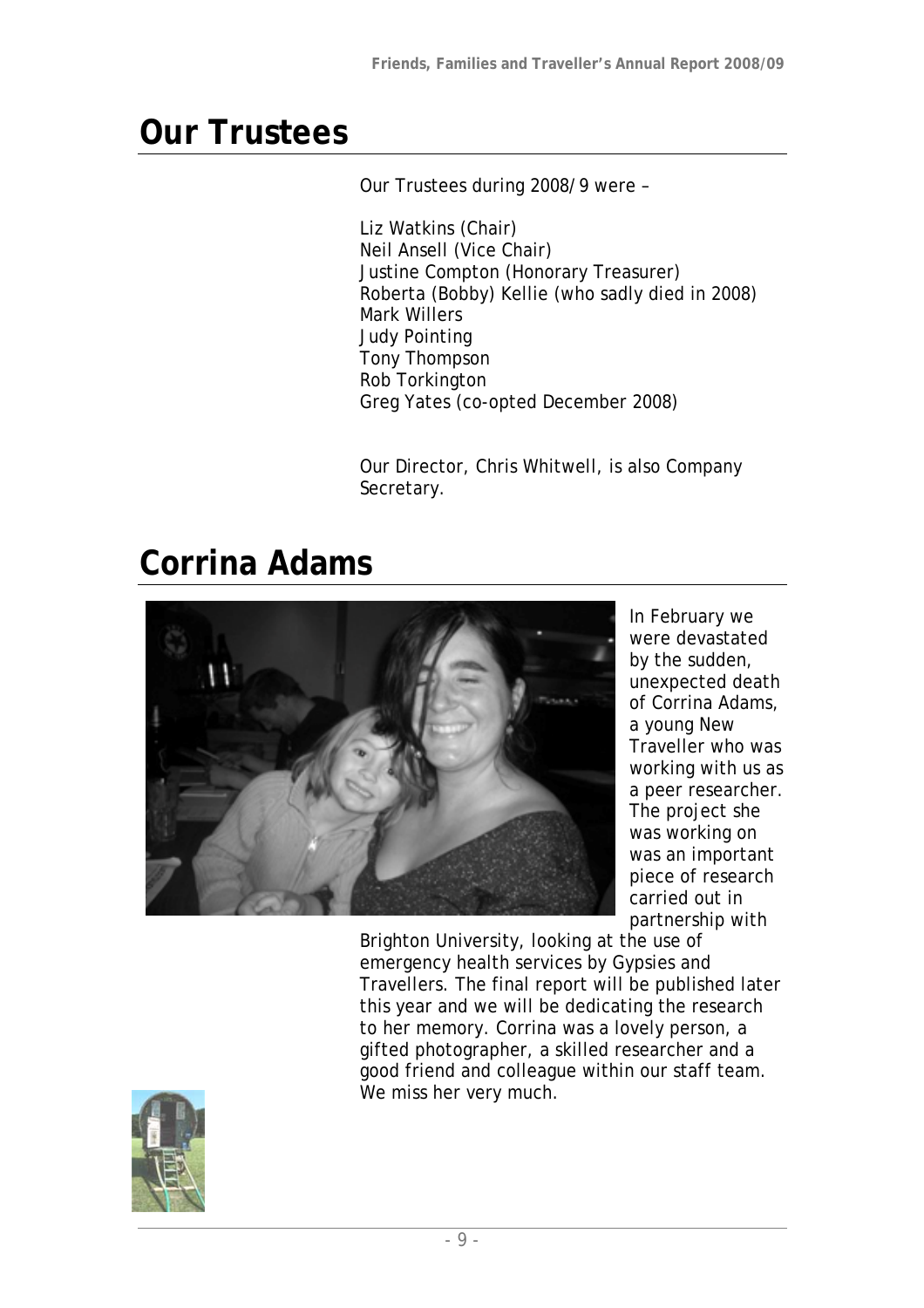### **What We Do**

We are the only national charity that works on behalf of all Gypsies and Travellers regardless of ethnicity, culture or background.

We provide casework, advice and information to Gypsies and Travellers directly, either by phone or by outreach work to sites. We also provide advice on issues concerning the travelling communities to third party organisations.

We offer advice and advocacy for individual Gypsies and Travellers, families and communities.

We provide training and awareness raising seminars to mainstream agencies within the voluntary and statutory sectors to help them to deliver appropriate and culturally sensitive services to Gypsies and Travellers.

We disseminate and share knowledge and information about good practice for working with Gypsies and Travellers to a wide range of inquirers, including students, voluntary and statutory agencies and the media.

We provide community support, health and wellbeing outreach services to Gypsies and Travellers, helping individuals and families to access into the mainstream agencies best suited to meet their needs.

We facilitate and mentor local self support groups to empower individuals, families and communities to fulfil their potential and to take greater control over their own lives. We also work to support and build the capacity of other local grass roots Gypsy and Traveller groups and organisations.

We work with young Gypsies and Travellers to help them to overcome the barriers to inclusion that they experience and to participate more fully within mainstream society.

We carry out research, in partnership with academic institutions, to build and promote

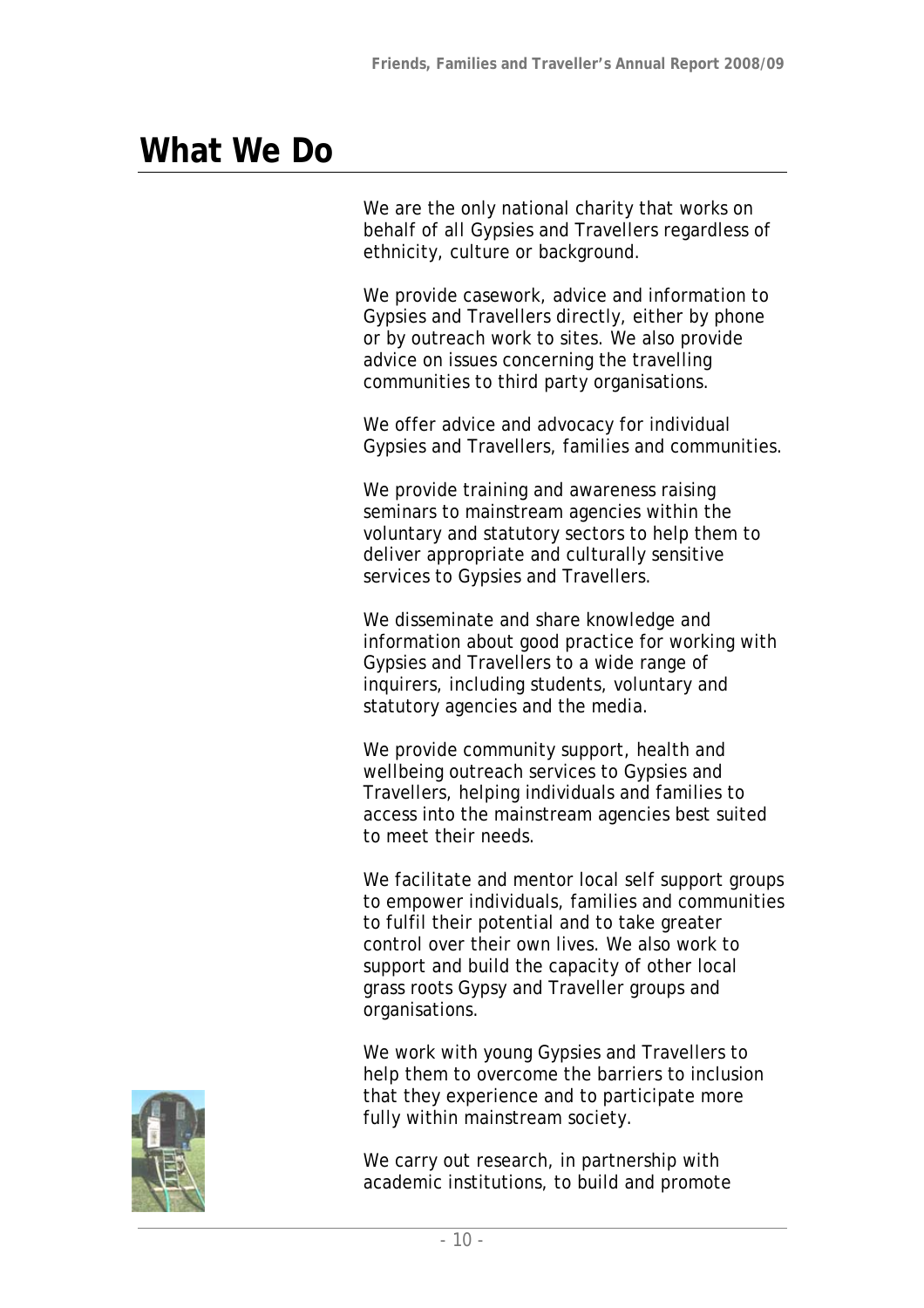### **What We Do**

greater knowledge and understanding of the issues that affect the lives of the travelling communities.

Working with local individuals and groups from the travelling communities we respond to the policies and proposals of local and regional planning bodies and provide expert evidence to Examinations in Public of regional site provision/allocation strategies.

We supply expert witness statements on site provision and other Gypsy and Traveller needs at planning inquiries to assist Gypsies and Travellers to secure their own sites or to influence decisions to evict from unauthorised sites.

We participate within wider equality and diversity groups and fora to ensure that the interests of Gypsies and Travellers are not overlooked within plans and strategies aimed at developing a more just and equal society.

We work in our own right and in partnership with other Gypsy and Traveller organisations to campaign for legal reform so that the rights and needs of the travelling communities are fully and adequately addressed.

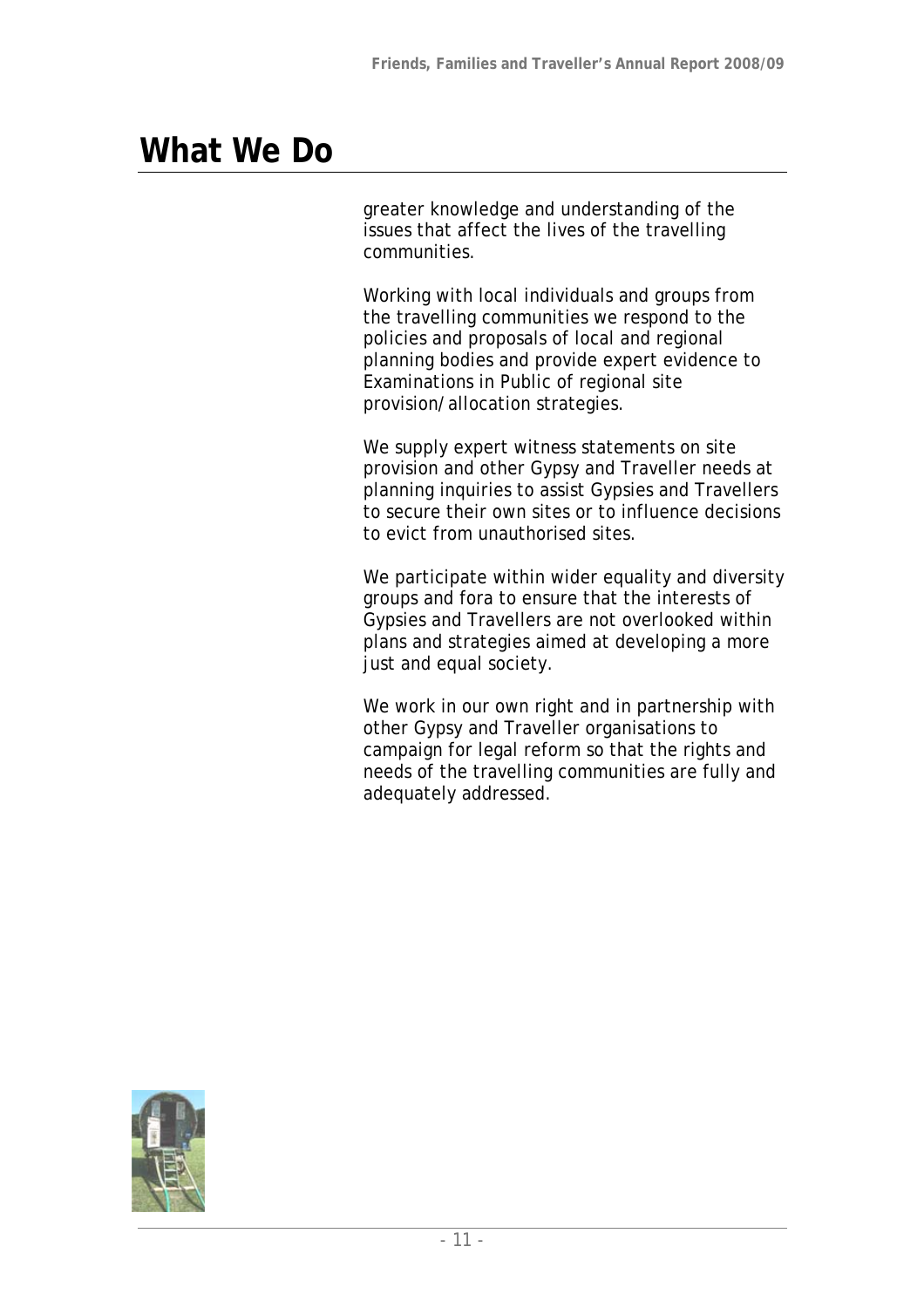# **The Advice and Information Unit**

*A high quality front line service for Gypsies and Travellers throughout the UK* 

There are no accurate figures for Gypsies and Travellers in the UK, but various sources, e.g. the Council of Europe, have estimated the number at around 300,000 comprising about 200,000 housed and 100,000 in caravans.

The only other official estimate available is the bi-annual count of Gypsy caravans carried out by local authorities in England and published twice a year by Communities and Local Government. These counts are thought to be notoriously unreliable and to consistently under-represent the true figures.

Under the Housing Act 2004 local authorities have been required to carry out Gypsy and Traveller Accommodation Needs Assessments to enable the accommodation needs of Gypsies and Travellers to be taken into account in the formulation of local development plans. The accuracy and robustness of these assessments has also been called in question by local groups from the travelling communities and in many cases the work has been carried out with little or no proper input from the travelling communities themselves.

Nationally best estimates would suggest that there is a need for around 4,500 new pitches – a small figure in comparison with the 3 million new bricks and mortar houses required over the next decade but hugely significant in terms of the human misery that results from lack of sites.

FFT offers advice, information and casework to all Gypsies and Travellers who seek our help and we monitor the profile of our client base to ensure that the service is reaching all sections of the travelling communities and all regions of the country.

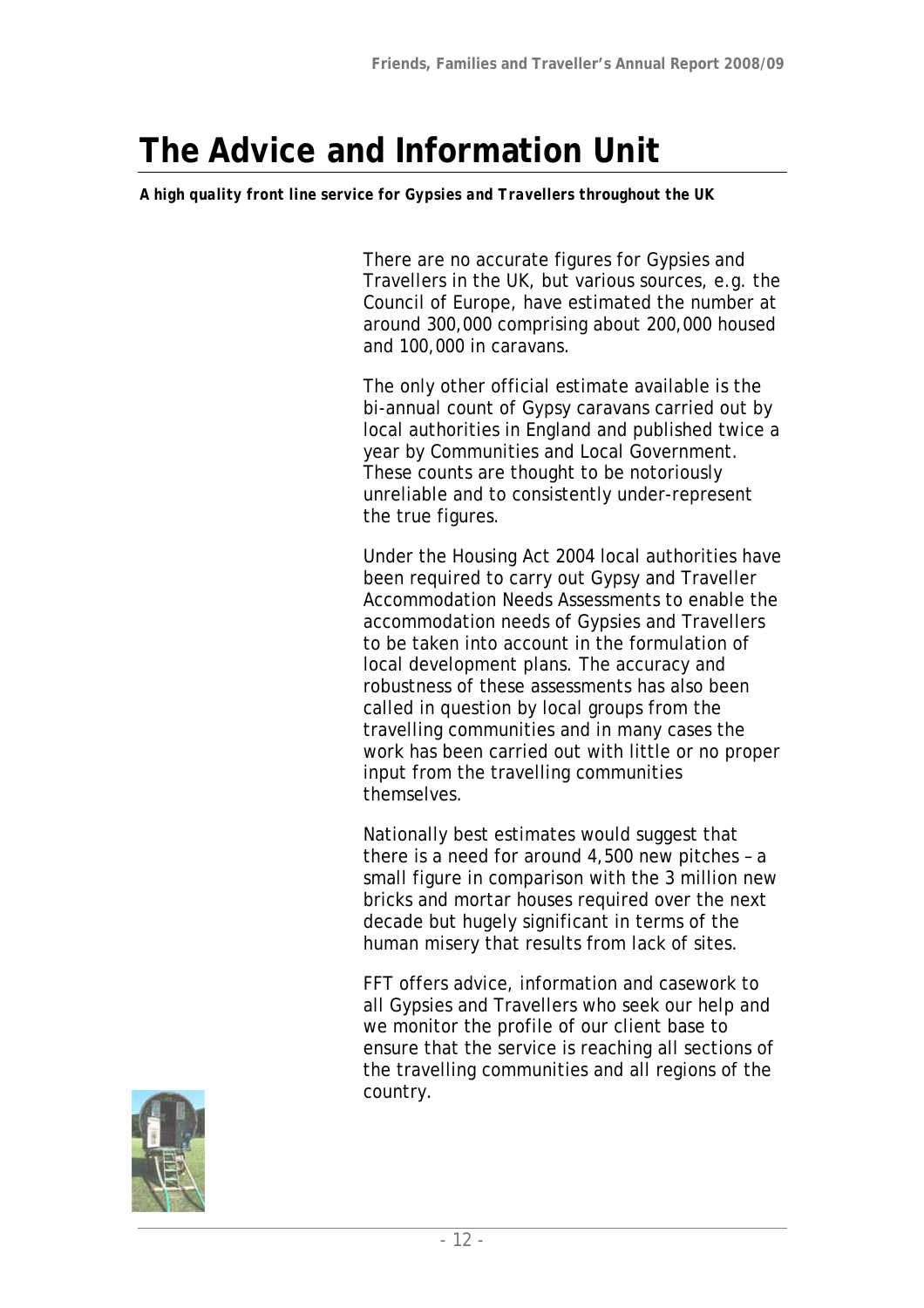### **The Advice and Information Unit**



During 2008/9 our caseworkers dealt with a wide variety of cases from all across mainland UK, including Wales and Scotland. Approximately 50% of all our casework was with Gypsies, 26% was with Irish Travellers and 20% was with New Travellers, and 4% with other travelling groups.

The categories of casework that we provided covered a wide range of issues and problems although, unsurprisingly, many revolved around evictions, housing and planning issues.

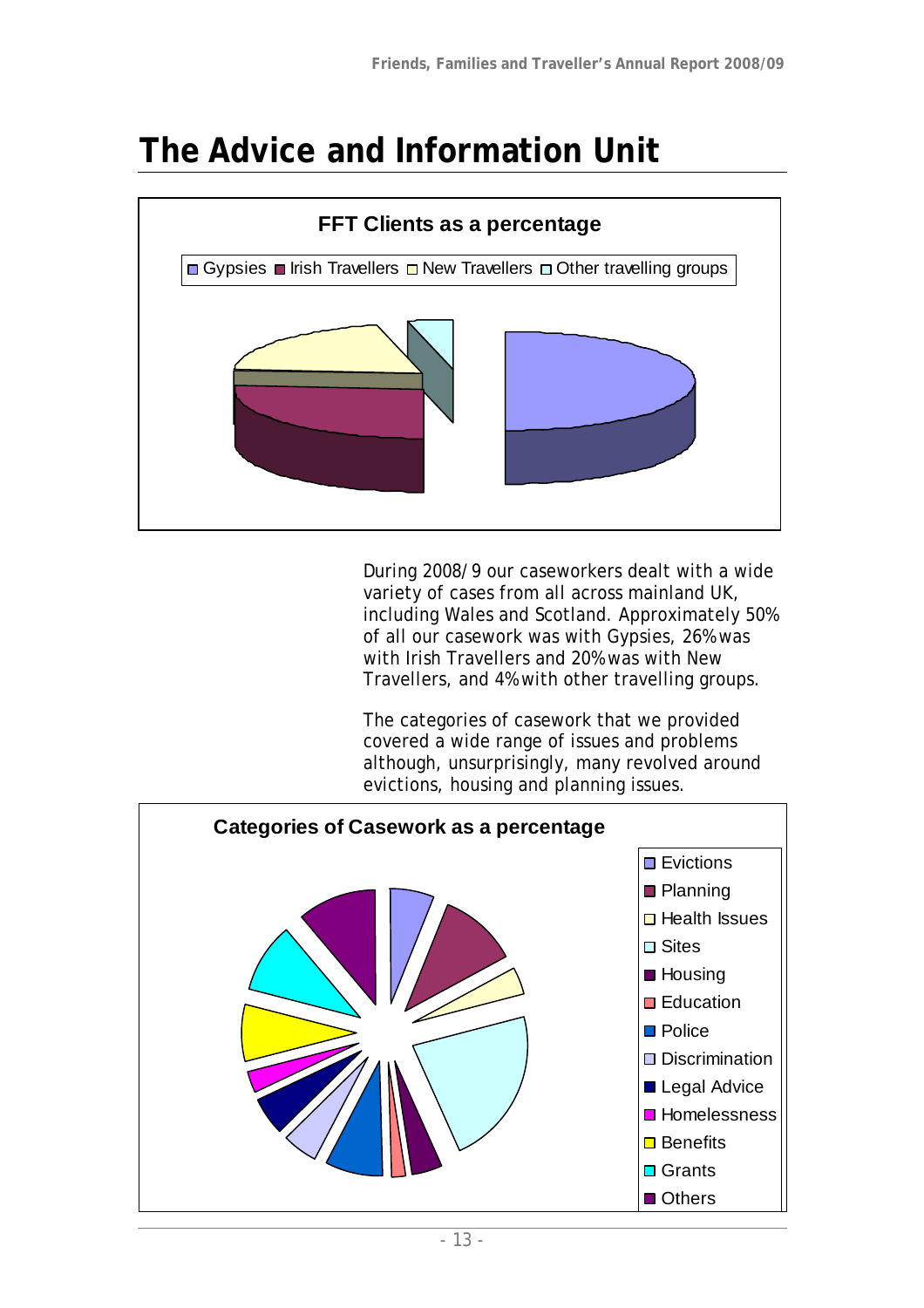### **The Advice and Information Unit**

The full breakdown is as follows –

- 6% were about evictions
- 11% were about planning
- 4% were about health issues
- 22% were about sites
- 4% were about housing
- 2% were about education
- 8% were about the police
- 5% were about discrimination
- 5% were seeking legal advice
- 3% were about homelessness
- 8% were about benefits
- 10% were about grants
- 11% other

Often clients present with multiple issues and sometimes these can overlap, making categorisation difficult. However FFT will continue to seek to improve and refine its processes for data collection whilst ensuring that strict client confidentiality remains at the forefront of the work that we do.

> **Emma Nuttall** Advice and Policy Manager

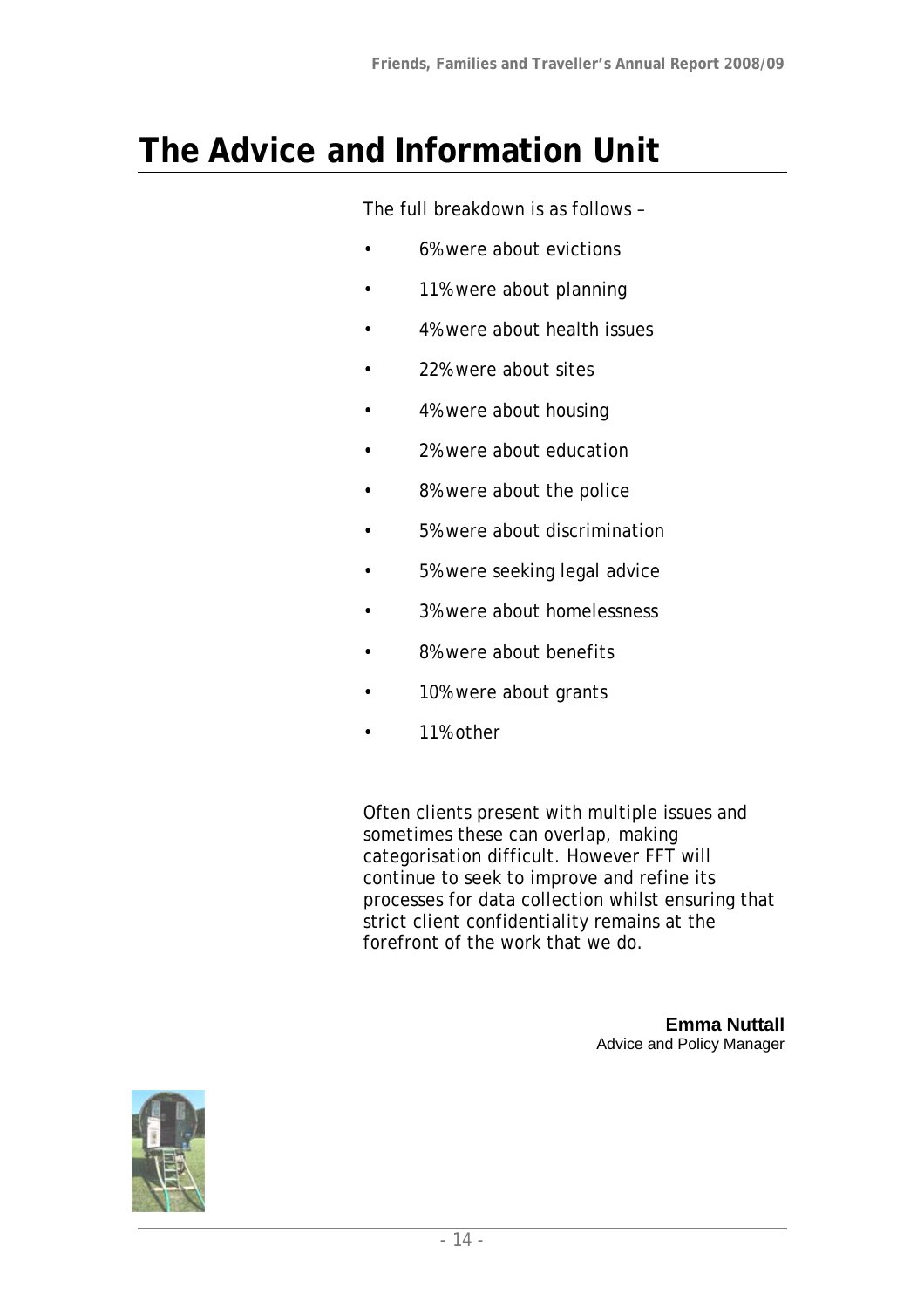### **Case Studies**

#### *A*

We attended a planning inquiry as a professional witness for a Gypsy couple in the South East regarding the planning appeal for their site in 2004. This involved arguing the need for more sites in the area. The planning appeal was unsuccessful, and the family who were living on the land, had to leave it.

In 2006 we submitted a new planning application for a Gypsy site for the land, and attended the council's planning committee meeting to speak in



favour of the application. However it was refused.

In 2008 we attended another planning inquiry as a professional witness and the family succeeded in obtaining permanent planning permission for the site.

*B* 

A Gypsy lady from London was fleeing from harassment and violence from her ex-partner. She needed help securing accommodation in another area. We helped her and her children make a homeless application in another area and they were quickly moved into temporary accommodation. They have now been moved into permanent housing and are all doing well.

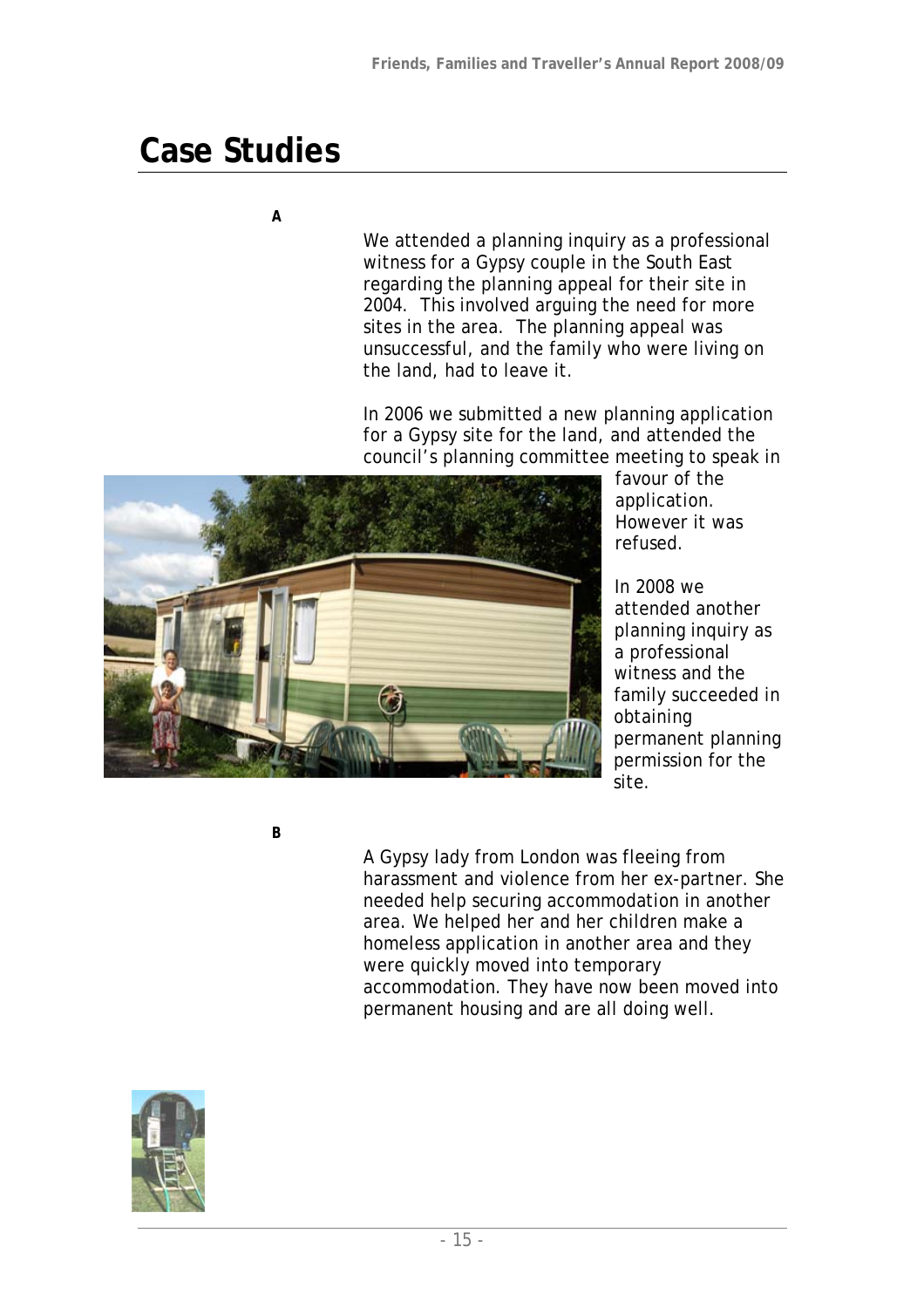### **Case Studies**

*C* 

An Irish Traveller living on a private site in the East of England has 5 children, 2 of which were left with long-term health problems after they had meningitis when they were very young. Her 3 year old daughter was left with bowel problems and as a result she had to do a lot of laundry and their tumble dryer was broken and she did not have the money to fix it. We applied to a variety of charitable trusts in order to alleviate the family's problems and one of these, The Frank Buttle Trust, was able to provide a grant to buy a new tumble dryer which has made life a lot easier for them.

*D* 

Another Irish Traveller we work with in the West Midlands suffered a serious assault. This was reported to the police but unfortunately after the investigations the Criminal Prosecution Service decided not to pursue the case. However we linked the Traveller in with Victim Support to help her deal with the side effects of the attack and pursued compensation for her from the Criminal Injuries Compensation Authority.

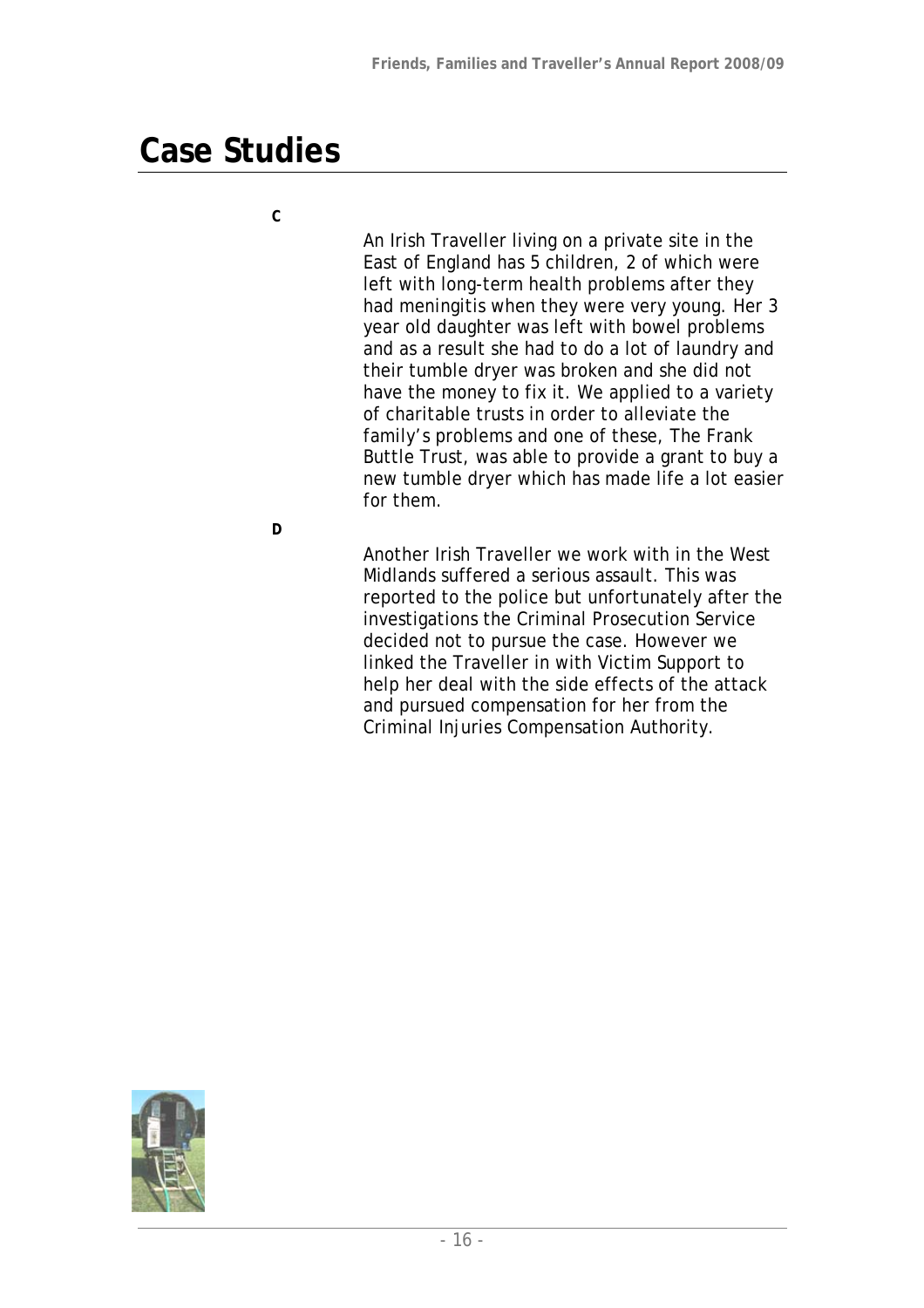# **Policy**

A key element of our work during the past year has been to contribute to national policy development and to lobby for change. We, along with the London Gypsy and Traveller Unit and the Irish Traveller Movement, are members of the Traveller Law Reform Project, which aims to bring about positive changes in the law in relation to the rights and needs of all the Traveller communities, and monitor the implementation of current legislation.

Over the past year we have lobbied local authorities and central government to re-open sites or pitches on sites that are currently closed and thus not available for the Traveller community's use. We see this as unacceptable, given the high numbers of Travellers in need of a pitch. We have also lobbied councils to apply for government grants to refurbish local authority sites; unfortunately councils can be reluctant as they are required to contribute a percentage towards the refurbishment themselves. We have also lobbied local authorities to bring forward sites, in accordance with government guidance which recommends this where there is a need (as there is in most places).

We also currently provide administrative support to the All Party Parliamentary Group for Gypsy and Traveller Law Reform which is a parliamentary group committed to raising the social inclusion of Travellers and improving relations between the settled and Traveller community. Meetings this year have included ones on Conservative policy and Equalities and Human Rights Commission work on Gypsy and Traveller issues.

We will continue to work with partner organisations and in our own right to try to achieve fairness and equality for all Gypsies and Travellers.



**Emma Nuttall** Advice and Policy Manager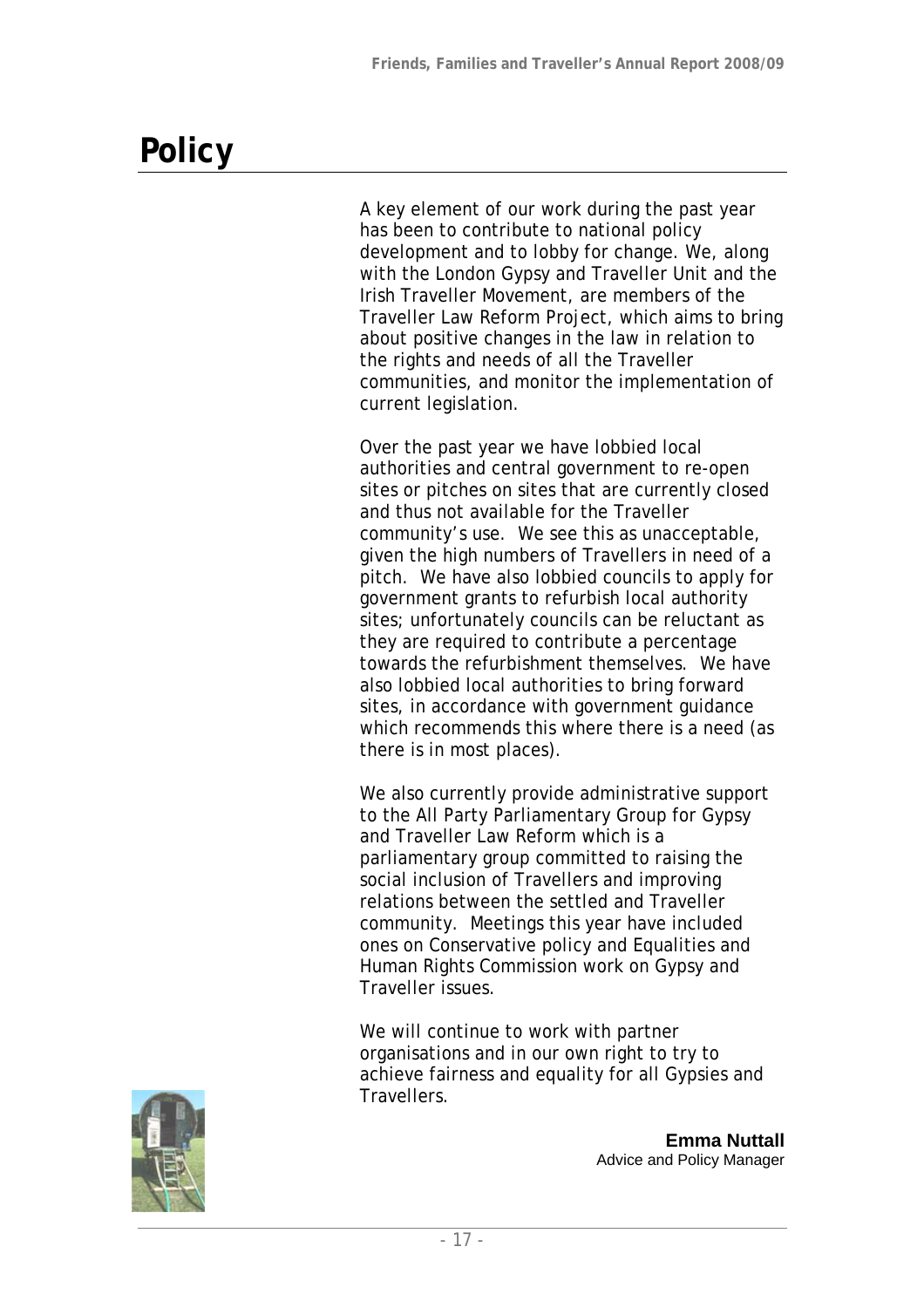# **Planning**

Planning policy work has continued under the aegis of the Traveller Law Reform Project. This has included numerous responses to developing Core Strategies of many Local Planning Authorities together with other planning responses including Gypsy and Traveller Development Plan Documents which aim to make allocations of land which have potential for development as Gypsy and Traveller sites. This is an important part of the planning process and often our responses are the only ones made on behalf of the Travelling Communities.

We have inputted into the development of planning policy nationally, particularly pointing out the problems which have arisen with the speed of policy development.

During the year we have made a major response to regional planning for the East of England and attended the Examination In Public in October. As a result of our submissions, with others, there have been small increases made by the Planning Inspectorate in pitch allocation numbers to local authorities in the East Region. Additionally our submissions have pointed up the problems with the assessment process and we hope that in due course these issues will be addressed by Government via a revision of the Guidance for carrying out accommodation needs assessments for Gypsies and Travellers. This is a reflection of the important and unique role of the planning work.

Of increasing concern are issues relating to delivery of much needed sites. The existing central Government grant will only provide for a small part of the overall need. Indeed most of the money already spent (£54 million '06-08) has been spent on refurbishment of existing sites. Since 2006 only 42 new non-private pitches have been provided and a further 24 disused pitches brought back into use. At this rate of provision it will take many years to meet the shortfall and meanwhile thousands of people remain essentially homeless with no legitimate site on which to place their home.

**Steve Staines**  Planning

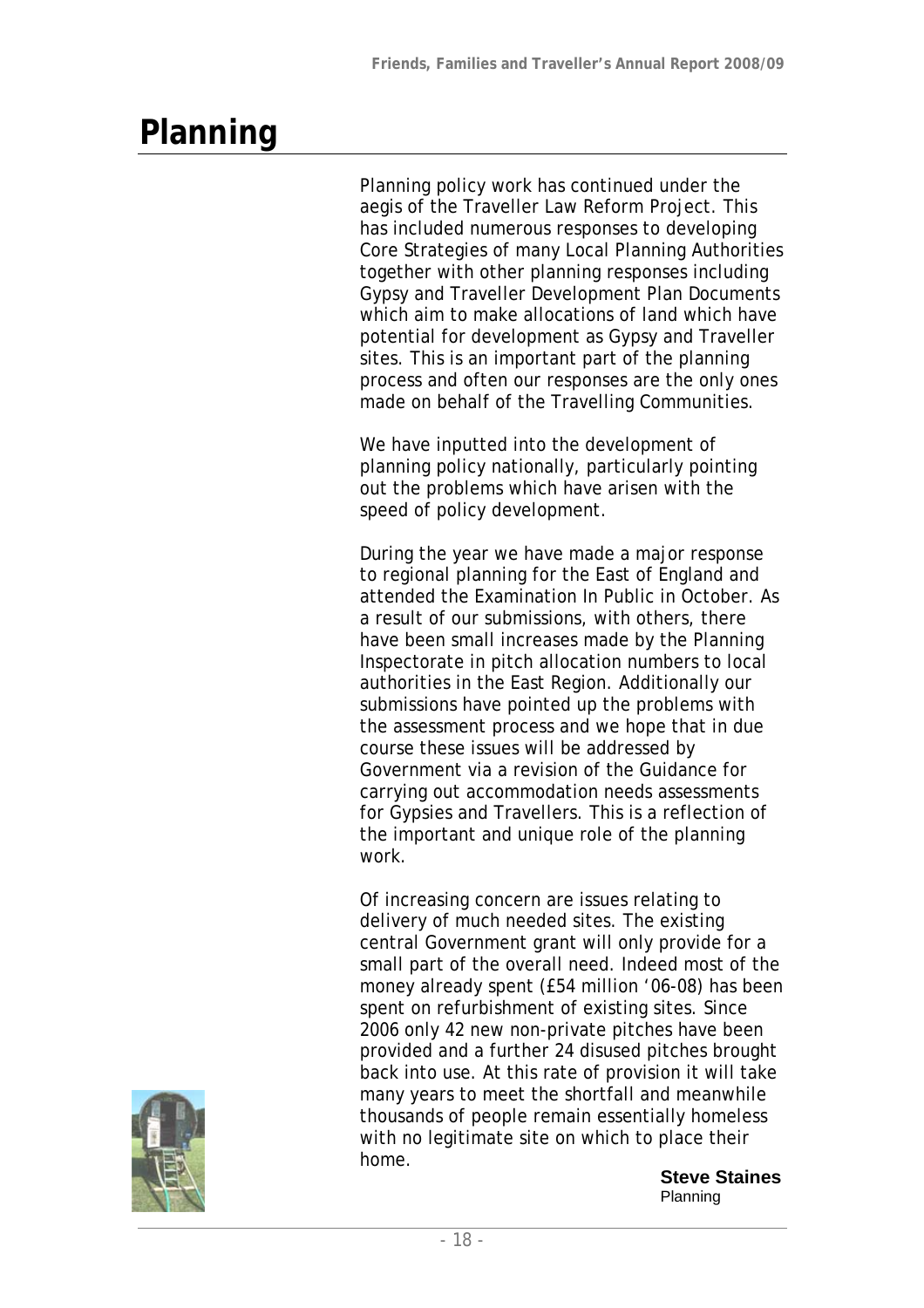# **Staff**



**Chris Whitwell, BSc, MA. Director of Friends, Families and Travellers**  Chris was appointed Director in March 2006. He was previously working with FFT on a consultancy basis having held senior positions in the public and voluntary sectors.

**Emma Nuttall, BA. Advice and Policy Manager**  Emma initially started working for FFT as a volunteer. She is now the Advice Work Manager and has been working for FFT for over 10 years. Emma has a key role in policy work and represents the organisation in a number of national fora.





#### **Abbie Kirkby**

**Caseworker**  Abbie has been working with FFT as a national caseworker since July 2007. Her background includes working with marginalised communities both in England and abroad.

**Sarah Mann, BSc Traveller Advice Project Officer** 

Sarah joined FFT in August 2007. Her background is in community and environmental work, managing projects and training in the public and voluntary sectors.

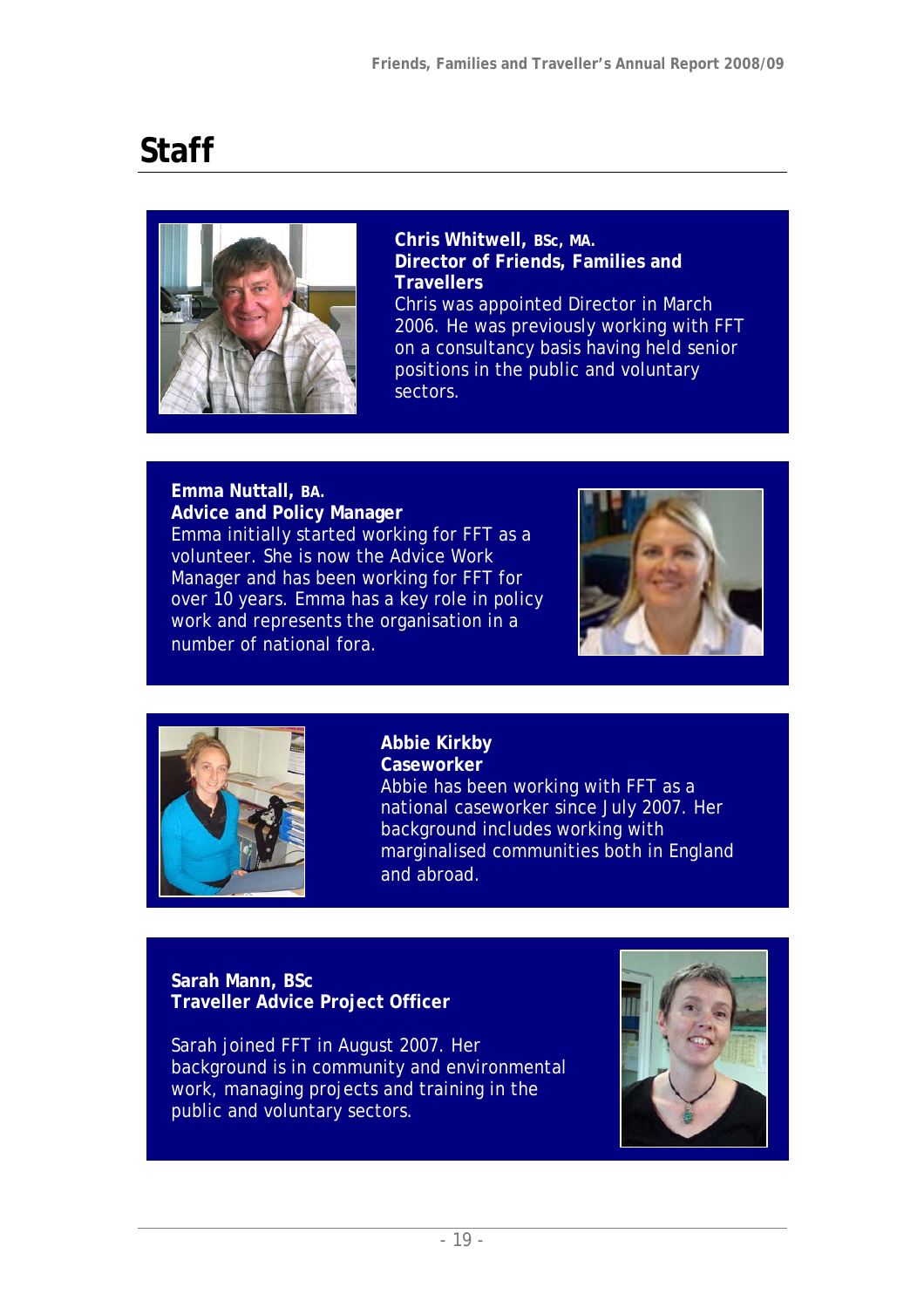# **Staff**

**Zoe Matthews RMN, BA (Hons) MA. Health Improvement Manager** Zoe is a trained Psychiatric Nurse with a degree in Anthropology and Sociology and has an MA in Health Promotion, where she specialised in the Health of Gypsies and Travellers. Initially joining as a volunteer, Zoe has now been working with FFT for nine years.





#### **Avril Fuller.**

**Community Outreach Worker**  Avril is of Gypsy heritage and started as a volunteer with FFT before becoming a paid member of staff in 2003. Her background is with Traveller Education Services. Avril specialises in working with vulnerable people/learning difficulties/disabilities.

#### **Marya Sadouni Community Support Worker**

Marya, a Romany Gypsy, joined FFT in 2008, having previously been a volunteer. She worked previously as a carer in the healthcare profession and trained as a Doula nurse. She also works with FFT on an oral hygiene project: helping members of the community access dental services.





**Gemma Challenger Well-being Support Worker** 

Gemma is a New Traveller and started with FFT in February 2007. Her background is in learning disabilities.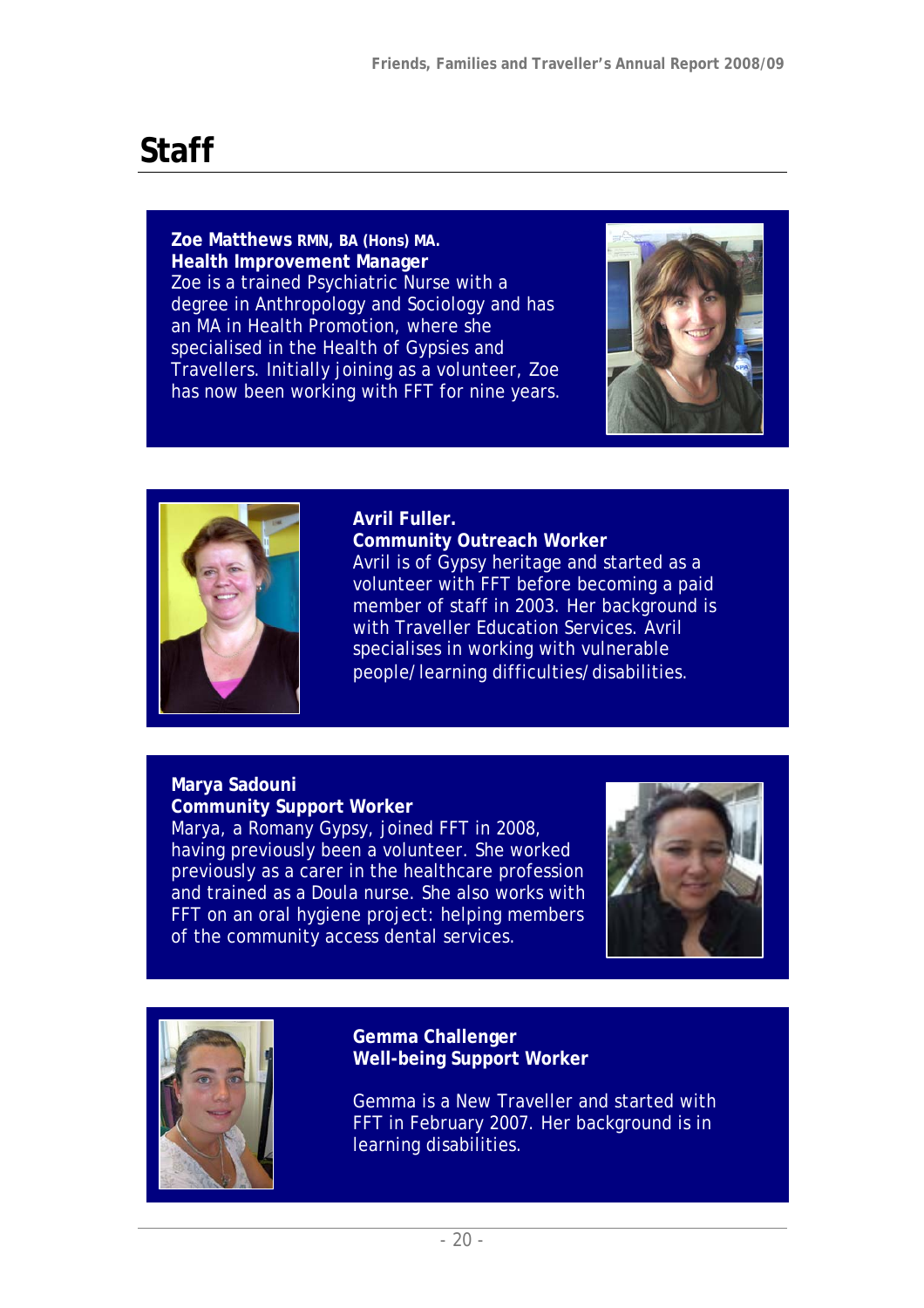# **Staff**



**Rebekah (Bex) Dilley Community Support Worker**  Bek joined FFT in April 2008 as one of our two Community Support Workers. From a Traveller background, Bex has worked in a number of previous posts including managing the security at fairs and festivals and managing the Brighton Pride Parade. She is a most welcome addition to the FFT Team contributing lots of creative and innovative ideas about service development.

**Clare Bingham, MA. Young Person's Co-ordinator**  MA in Applied Anthropology, Youth and Community Work at Goldsmith University. Clare's background is working with young homeless people including street homeless and sexual health outreach worker and later as a youth worker.





#### **Lisa Bruton**

**Mental Health and Well Being Community Development Worker (maternity cover)** Joined FFT in Oct 2008 and will be staying on with FFT as a Community Development Worker. Lisa's background is in research into mental health and offenders. She is currently working towards an accreditation as a psychotherapist.

**Suzanna King. Finance Officer**  Suzanna joined FFT in November 2005. Her background is in arts administration, working in Young People's and Children's Theatre.

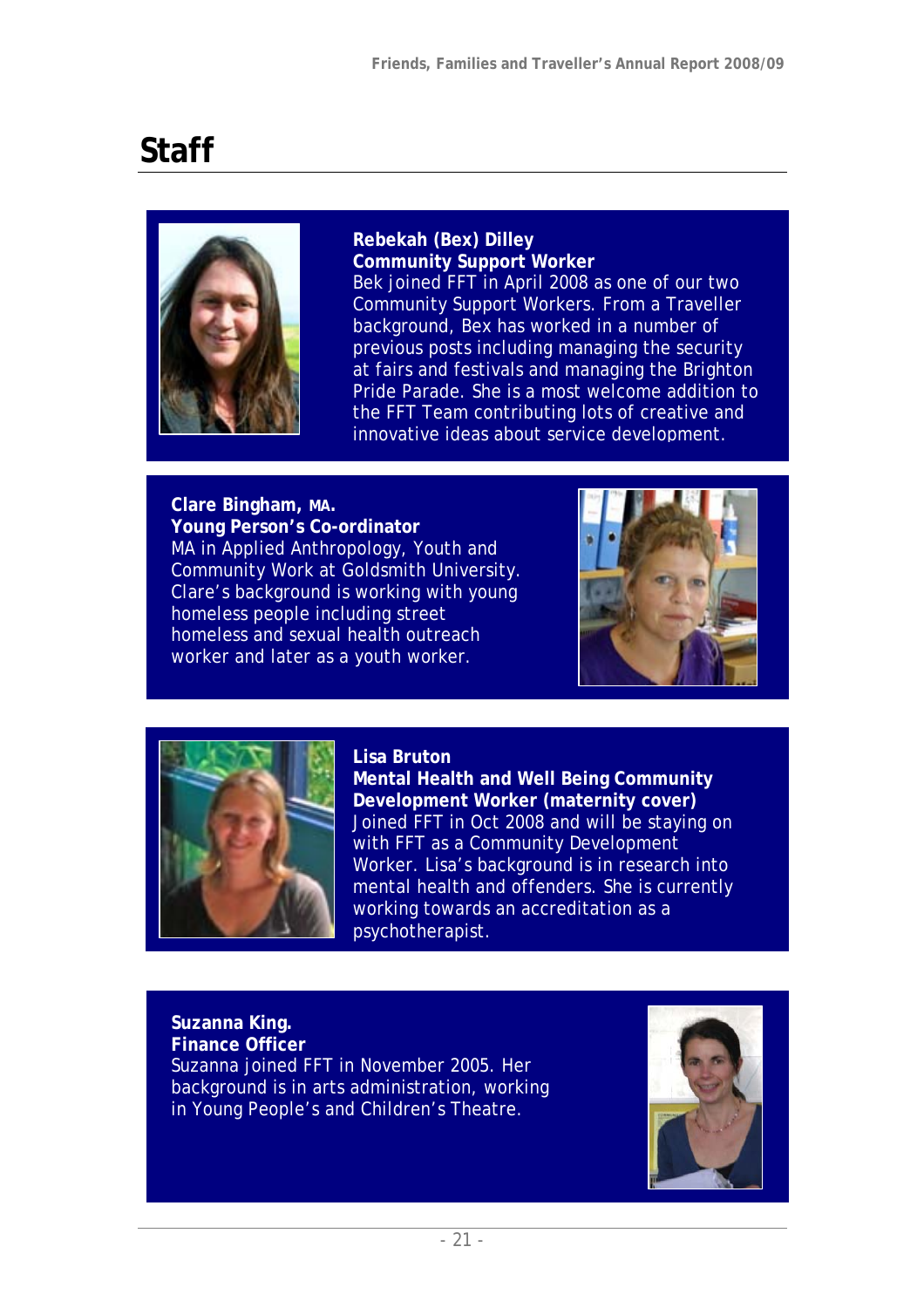# **Our Consultant Experts**

Our Annual Report would not be complete without a word of gratitude to two former members of staff who, although no longer on the payroll, are still an important part of the Friends, Families and Travellers organisation and who carry out specialist work for us from time to time on a consultancy basis.

Steve Staines, who was one of the original founders of FFT, worked for us for two years as Planning Officer, funded by the Allen Lane Foundation and Garden Court Chambers, to whom we are profoundly grateful. Although Steve is no longer funded to work directly for FFT the Traveller Law Reform Project (of which we are a partner) has been able to retain his services in order to enable the vital planning work that he does to continue. Steve fulfils a unique role in testing and challenging the extent to which local authorities are making proper provision for Gypsies and Travellers within their Development Plans and you can read his comments elsewhere in this Annual Report.

Tammy Furey has been a highly valued member of Friends, Families and Travellers for about eight years. Although, following the birth of her daughter, Megan, she is no longer an employee of FFT, she continues to provide valuable services on an ad-hoc consultancy basis, particularly around IT, the maintenance of our website and the production of our Annual Reports and other literature.

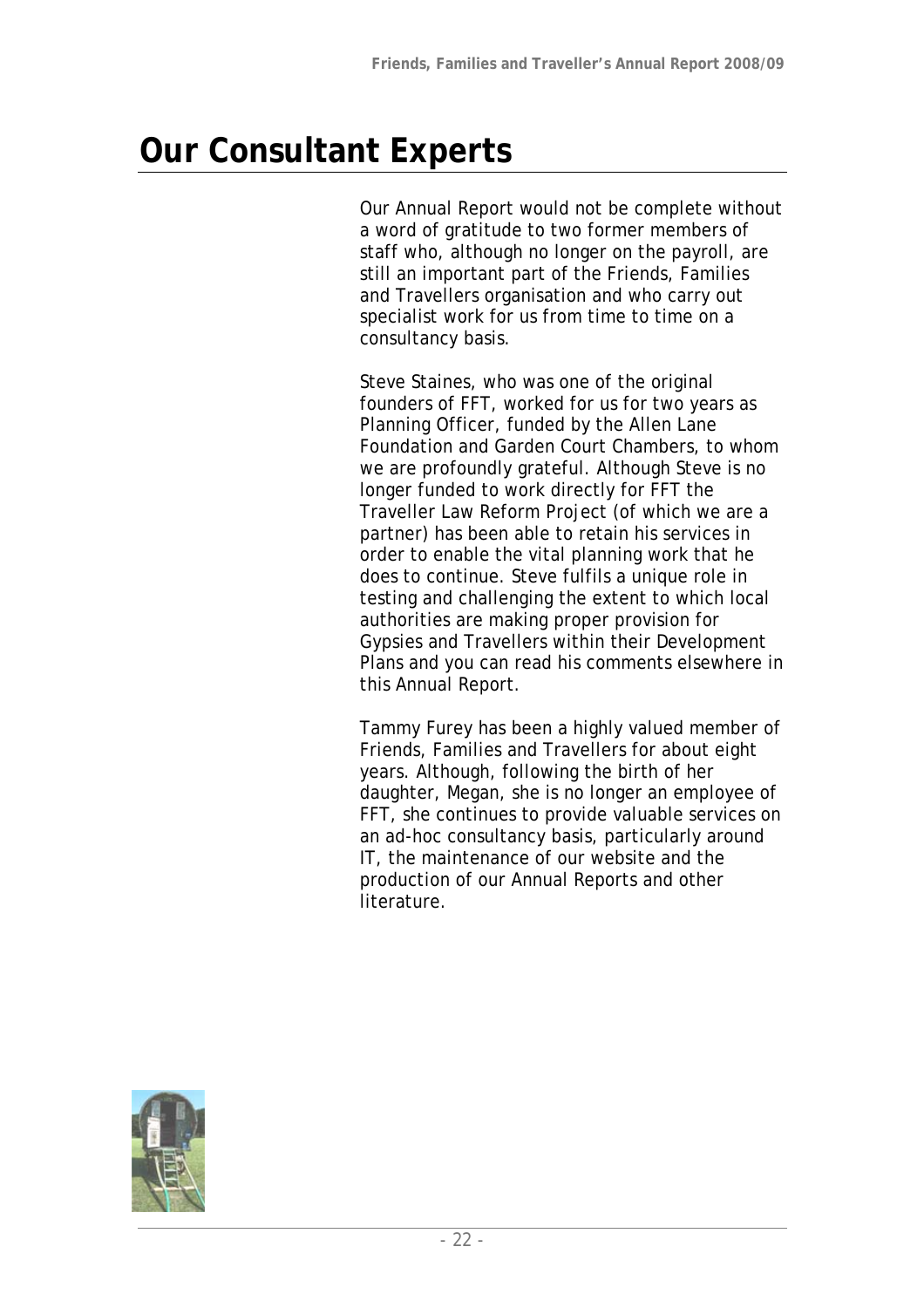# **Join Our Organisation**



We are a membership organisation and we welcome new members. Membership runs from 1 April – 31 March each year and individual subscription rates are £10 per annum or £5 unwaged. Organisations may also join for an annual subscription of £25.

Membership entitles you to receive our quarterly Newsletter and to

attend and vote at our Annual General Meetings. We are always pleased to hear from our members and to talk to them about the work that we are doing and, importantly, membership of our organisation means that you are helping us in our struggle to bring an end to the racism, marginalisation and social exclusion suffered by the travelling communities.

If you would like to join us simply contact Suzanna on 01273 234777 or email her at admin@gypsy-traveller.org.

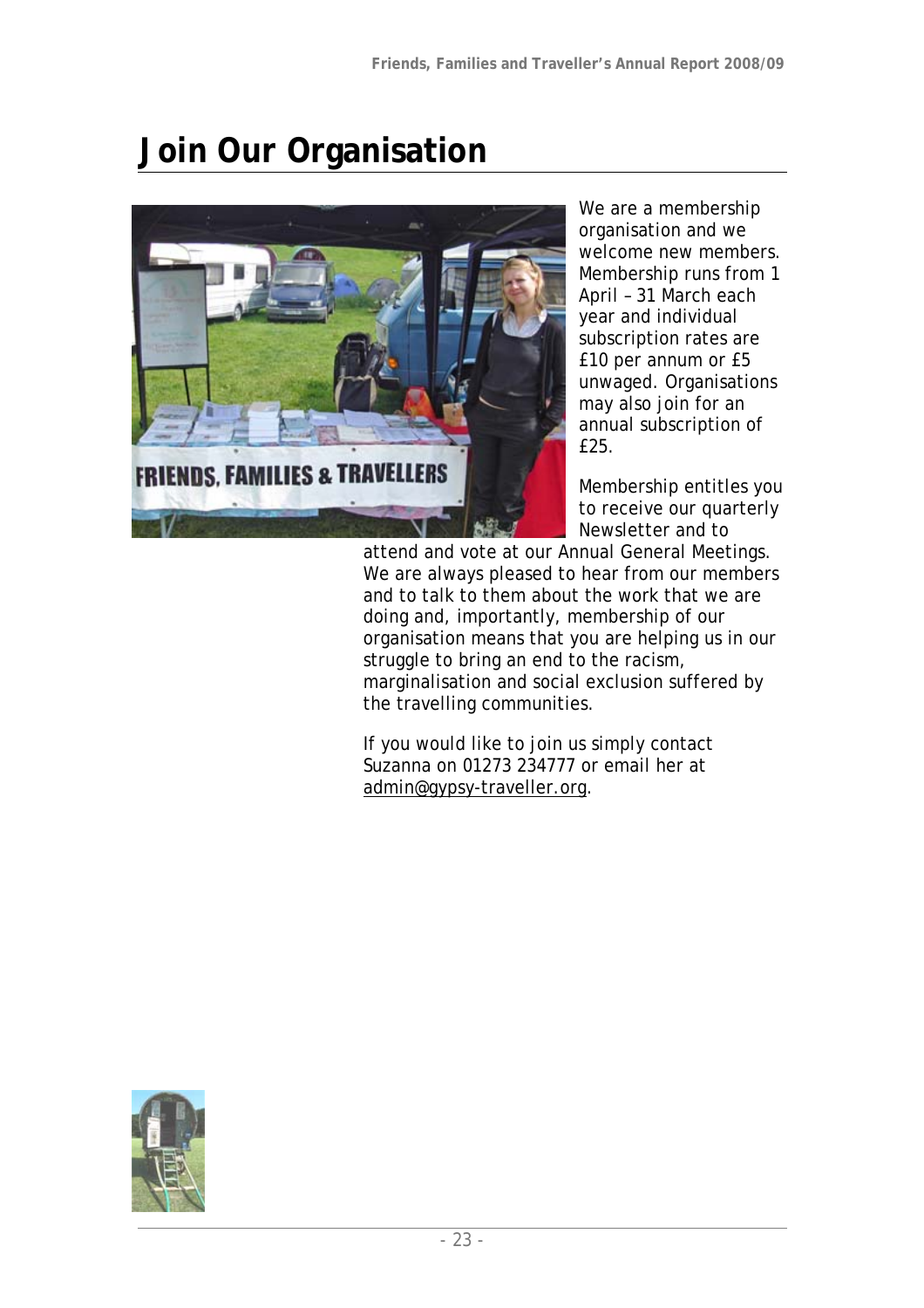# **Partnership Working**

We believe that, if we are to bring about positive and lasting change, we need to develop and strengthen our partnerships with all those other organisations that are working on behalf of Gypsies and Travellers. Progress on site provision remains desperately slow and we need to keep up the pressure on the Government and on local authorities to ensure that the fine words that are spoken and promises made get translated into positive action on the ground.

We are committed to working in partnership, and will continue to participate fully in the Traveller Law Reform Project in partnership with the Irish Traveller Movement in Britain, and the London Gypsy and Traveller Unit. We will continue to link closely with the Travellers Advice Team to whom we refer cases that require a specialist legal input. We will also work collaboratively with the many other groups that are doing vital work all around the country such as the Derbyshire Gypsy Liaison Group, the South West Alliance of Nomads, the Roma Support group and the newly emerging Southern Network of Gypsies and Irish Travellers. There are links to these and to around 50 other such organisations on our website at www.gypsy-traveller.org.

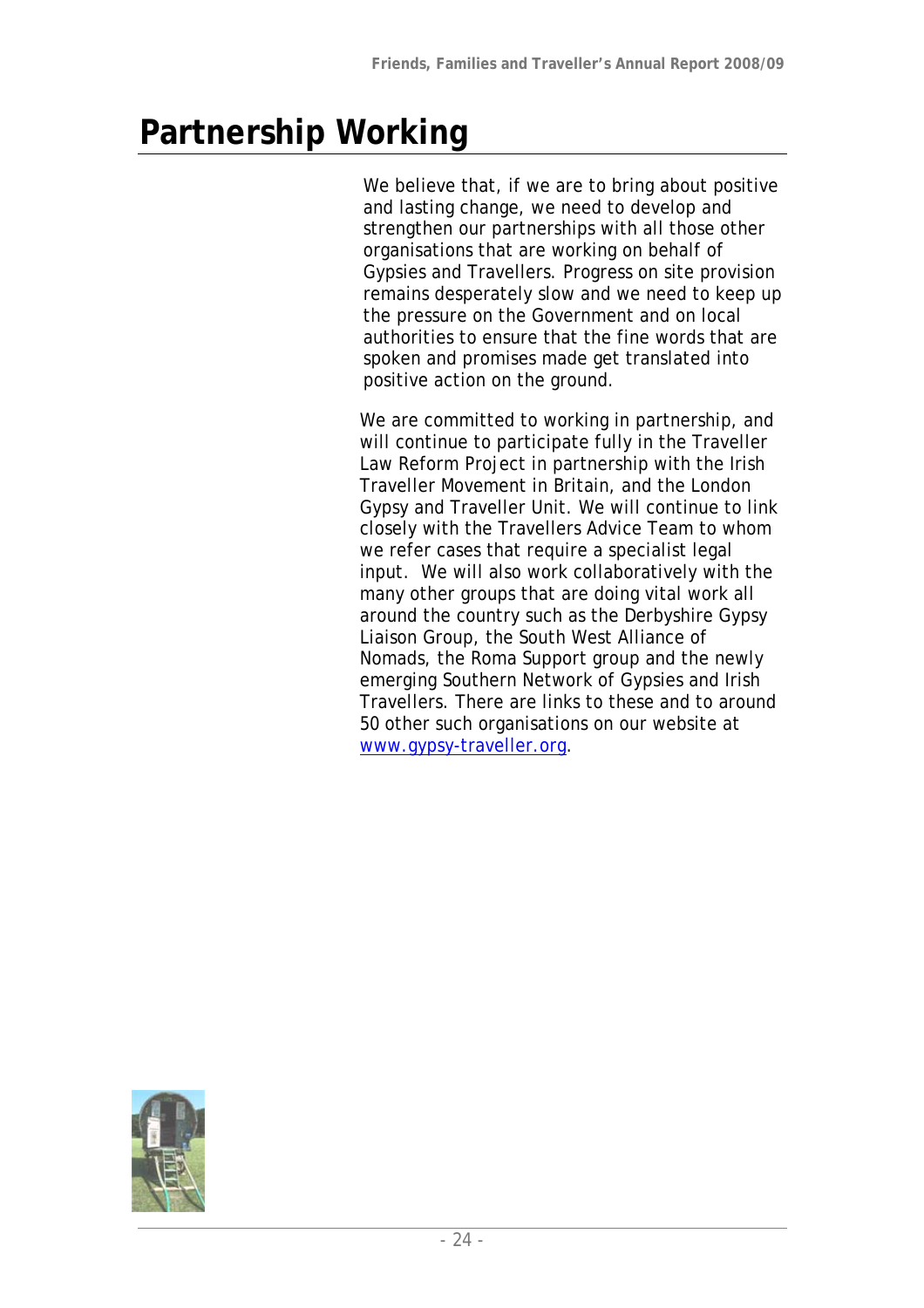# **Reaching Communities**



In April 2008 we started a new five year project funded by the 'Reaching Communities' programme of the Big Lottery, and this led to the recruitment of two new Community Support Workers to our outreach team.

We have always carried out our outreach support on a 'whole family' holistic basis and when our outreach staff were visiting families to help them to access their health and social care needs it was becoming apparent that there could be a whole range of other support needs that the family had which were not being met. These might range from welfare benefit or housing issues to needing help in accessing other basic services, and might well amount to the sort of support that a Citizens Advice Bureau might typically offer. However it was clear that families needed help and support, beyond mere signposting, in order to be able to access these advice services and also that the providers themselves needed to gain a better understanding and ability to meet the needs of their local Travelling communities. This was the basis of the Reaching Communities Project – working to support families across East Sussex but also acting as a vital conduit between the community and the service providers to help make their services more accessible. We were fortunate to be able to recruit two excellent new members of staff, Rebekah Dilley and Marya Sadouni, both of whom are from the Travelling communities. They in turn have identified other people from within the community who are prepared to act as volunteers and to be mentored to become 'champions' for their own community. The fact that the funding is for five years gives us the opportunity to develop the project over time in such a way as to ensure that we are using the most effective methods of accessing the communities and empowering them to identify and meet their own needs.



During the same year we were also grateful to receive one year funding from the new Equality and Human Rights Commission under its Interim Funding Programme to deliver a similar project in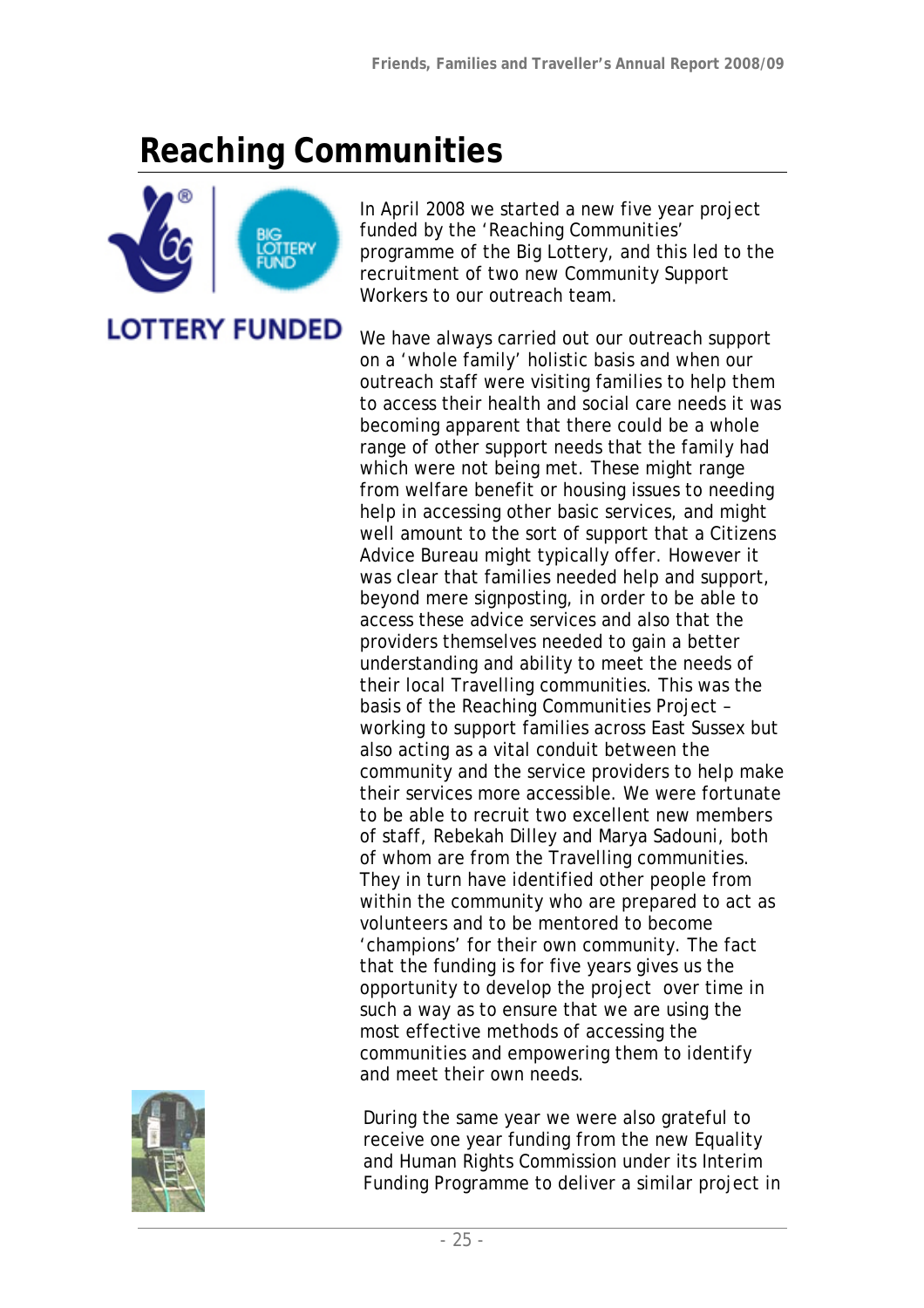# **Reaching Communities**

West Sussex and east Hampshire. These two projects together demonstrated how much our support services are needed and over the course of the year we have helped hundreds of families across the County and worked with dozens of service providing organisations. Now that the EHRC project has come to an end we are requesting the Big Lottery to allow us to operate the Reaching Communities project across the whole of Sussex, particularly since many of our clients are highly mobile and may migrate from one part of the County to the other over the course of a year.

# **Traveller Advice Project**



The Traveller Advice Project funded by the Big Lottery aimed help mainstream agencies in the South East improve their capacity to provide appropriate and culturally sensitive services to Gypsies & Travellers.

### **LOTTERY FUNDED**

2008/9 marked the final full year of the project, by which time we had trained delegates from over 150 organisations in the South East including



Citizens Advice Bureaux, Police, Housing Associations, CAFCASS, Age Concern, Local Authorities, Shelter, NHS Trusts, Fire & Rescue Services, British Red Cross, Race Equality Councils, National Childbirth Trust, HM Prisons, RPTI, Refuges, MIND and YMCA. The project ended in August 2009 and next year's Annual Report will contain a full write up of what has been achieved as a result of this work. What has been clear though is the encouraging extent to which representatives of service providing agencies attending the training have been inspired to return to their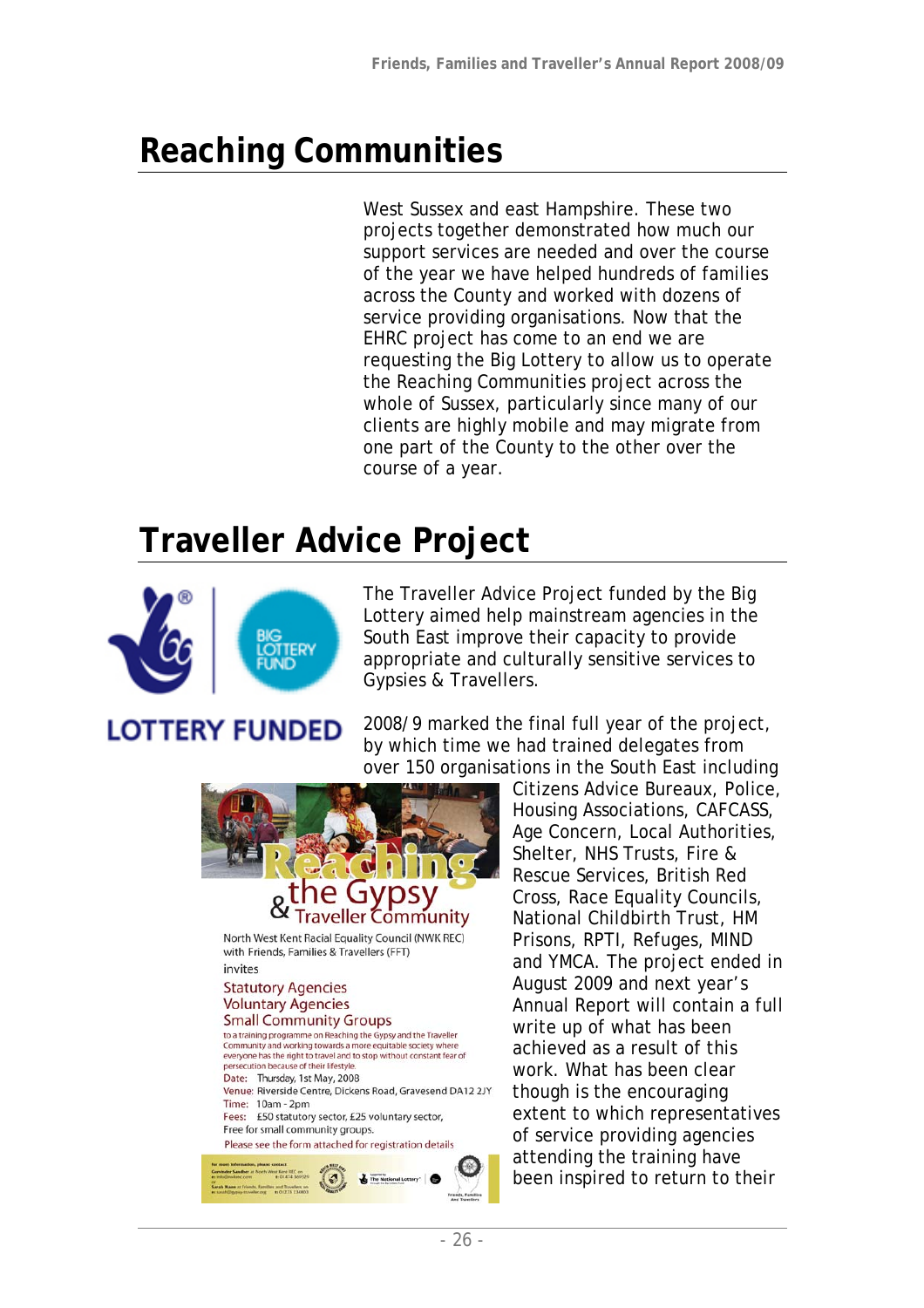# **Traveller Advice Project**

own organisation and make changes to the way their services are delivered. This has been a very successful project, bringing about real and positive change to the way that organisations work, and we are most grateful to the Big Lottery for funding it.

Although strictly 2009/10 rather than the year that this Annual Report covers, it would be remiss not to mention the landmark Conference that took place, as part of this project, at the beginning of May 2009. This was the first ever national Conference on Domestic Violence in the Travelling Communities and it attracted over 160 delegates from all over the country. Domestic Violence and Violence Against Women is a big issue within the Travelling communities and has been something of a taboo subject. It was enormously encouraging at the Conference to hear women Travellers speaking out about this issue, sharing their own experiences and beginning the long journey that will lead to an end to these unacceptable abuses of power.

> **Sarah Mann** Project Officer

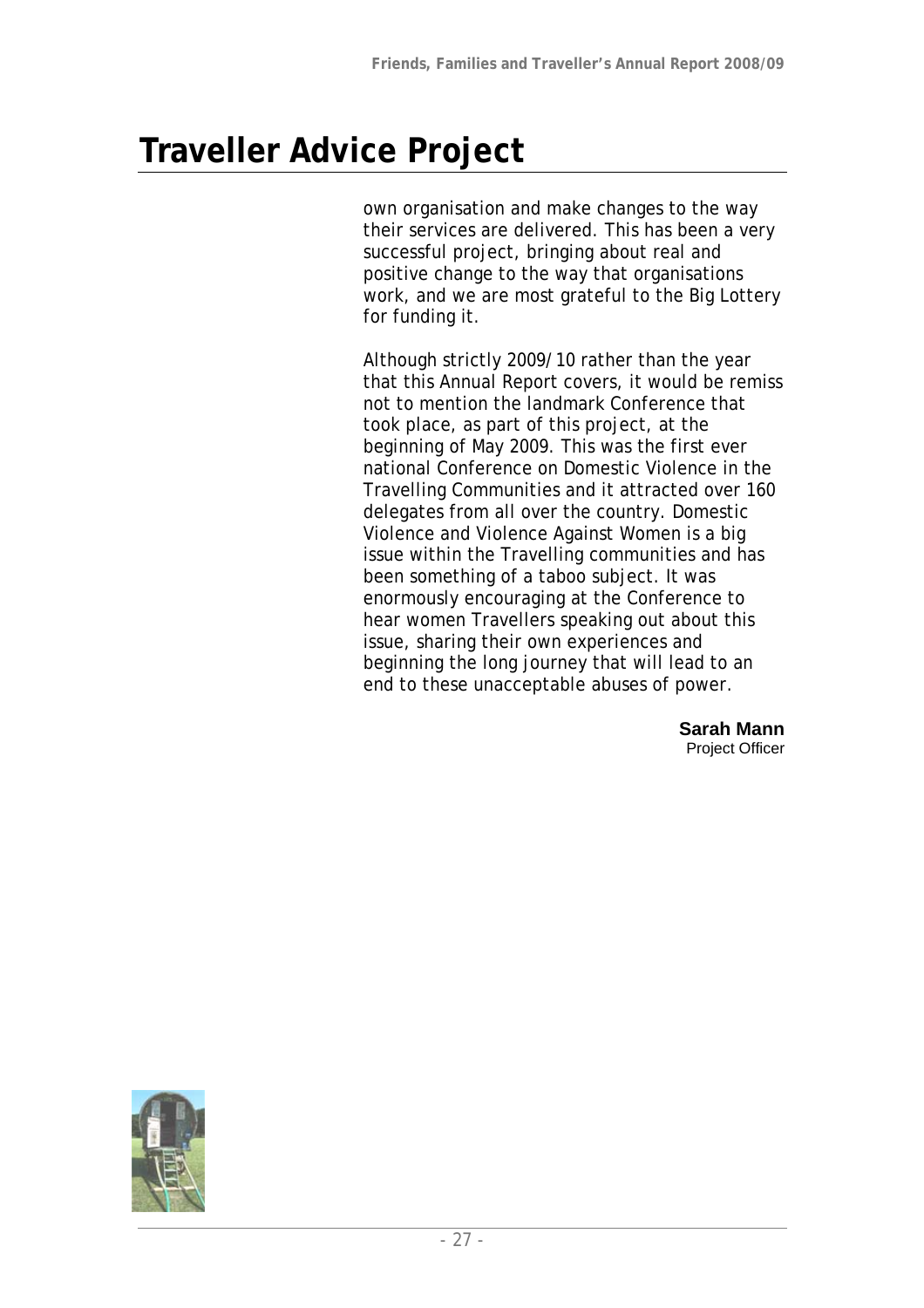The Sussex Traveller Health Project was launched in 2003, originally with funding from Volunteering England. The project aimed to engage Gypsy and Traveller women to identify their own health needs and then to support and work with these women, to address some of the issues that they had chosen as their priorities.

We have built on the experience of this project to develop a new approach towards helping travelling families to overcome the barriers they face in accessing health and social care services that most of us take for granted.

It is through our outreach work that we have been able to engage with some individuals and families who have largely been 'invisible' to the services that should be there to help and support them. Our team works to bridge those people into services and support them during this process.

As a result of our outreach work we are able to identify the many barriers that people face in accessing services: These can include a fear of discrimination; difficulties in accessing primary health care services; poor access to preventative information and services; bureaucratic systems which do not allow for a nomadic existence, whether that be chosen or enforced through frequent evictions; institutional racism and a lack of ethnic monitoring which makes it difficult to prove the 'need' for culturally sensitive and appropriate services.

The extent of marginalisation, social exclusion and deprivation that we have uncovered in the course of our work will shock many people. The health outcomes are poorer than with any other minority group.

A recent literature review for the Equality and Human Rights Commission showed that the health inequalities experienced by Gypsies and Travellers appears to be widening rather than narrowing. The 2004 'Health Status of Travellers in England report' by Sheffield University accepted that life

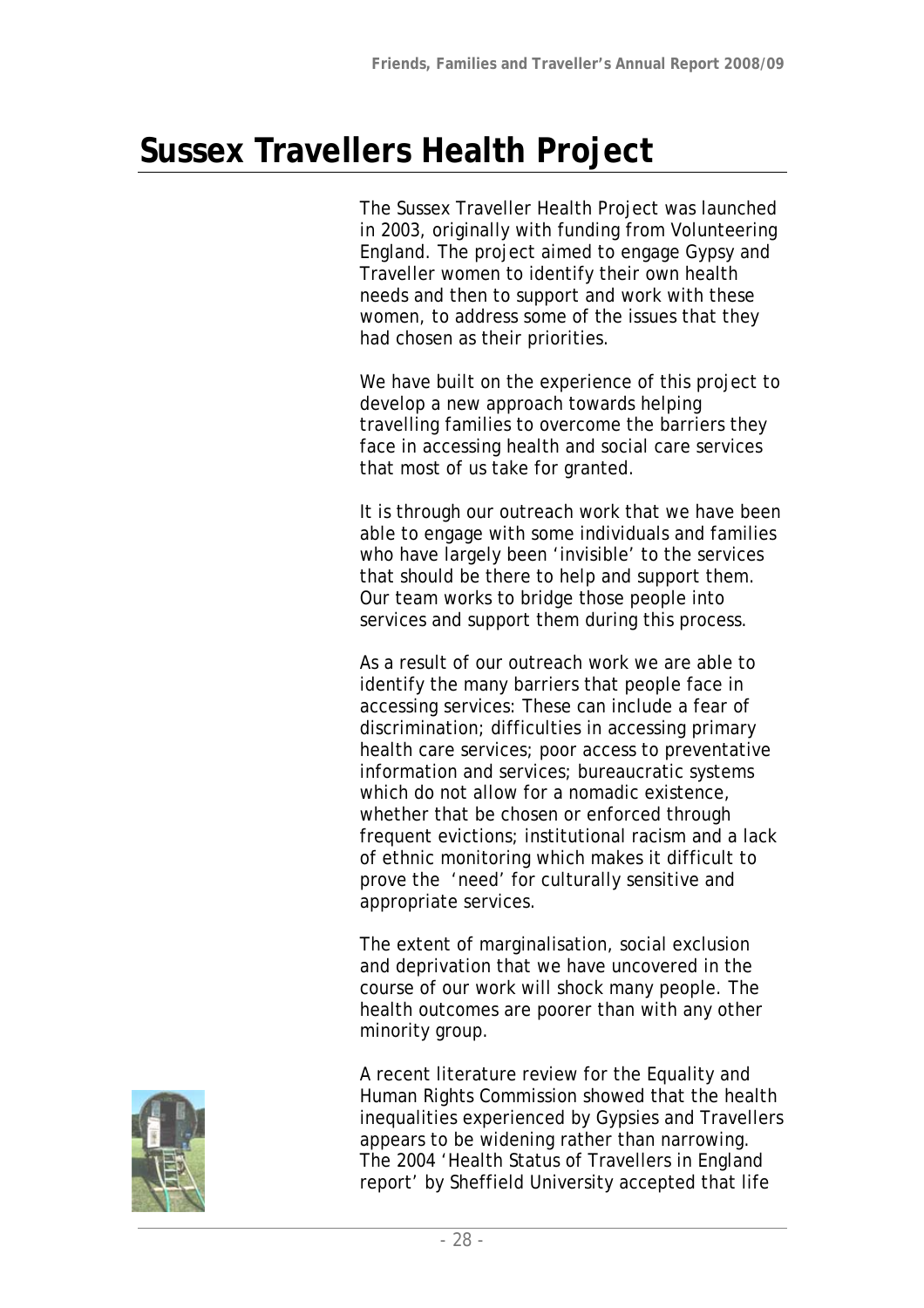expectancy was between 10 and 12 years less than the settled population. It has now been accepted by the DoH that this figure is likely to be nearer 20 years less than the life expectancy for the rest of the population. We know that infant mortality is at least three times higher than the national average and that a Gypsy mother is twenty times more likely to experience the death of a child before they reach eighteen years of age. Recent research on suicide in Ireland has shown that Travellers are three times more likely to commit suicide; we suspect that it may be higher in England but without sufficient monitoring this is hard to quantify.

The health team at FFT work to support Gypsies and Travellers in and around Sussex as well as campaigning and lobbying for improved health provision for Gypsies and Travellers at a policy level. We use our experience of local work to inform Government departments and Race Equality groups of the issues that we find. I manage a team of six people, consisting of:

Avril Fuller, who is herself a Gypsy woman, continues to inform Gypsies and Travellers of the services provided by Adult Social Care in East Sussex and to access Gypsies and Travellers into Adult Social Care and other support services provided by ASC, where it is needed.

Gemma Challenger is a new Traveller who works as a Well-Being Support Worker. This involves working with people from the travelling community to access mental health services; from getting a G.P. through the assessment process and into the specific mental health services, both statutory and voluntary. Gemma provides information on the process involved in accessing mental health services to people with little or no experience or knowledge of the services. In addition to this Gemma helps people source more information on their conditions and works with them to develop their own self help strategies, for example diet or relaxation techniques.

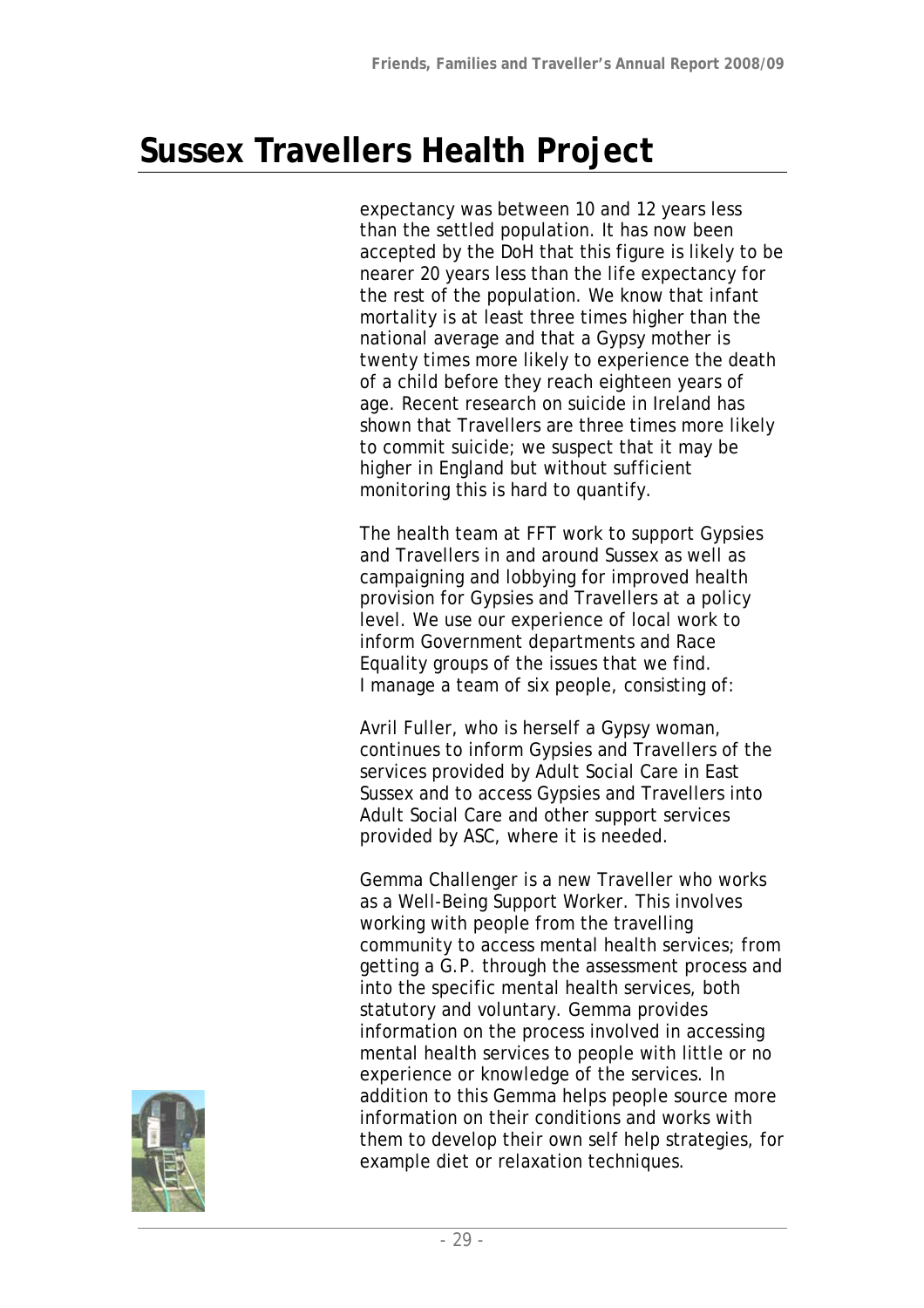Over six months of Community Support Work with FFT Gemma has found Anxiety, Depression and Panic attacks to be the most common mental health conditions with Post-Traumatic Stress Disorder also being quite common. A huge mistrust and fear of services and high levels of stigma attached to the term 'mental health' and anything associated with it such as counselling has been highlighted through work with Traveller Communities. In many Gypsy and Traveller communities 'mental health' tends to be associated with psychosis rather than more common conditions such as depression, stress and anxiety this act's as a major barrier to some people accessing the mental health services.

We have started working with Rethink this year, managing one of the BME Community Development Worker posts as part of the new Delivering Race Equality Programmes which will provide 500 new workers to access BME people, including Gypsies and Travellers into mental health and well being services. This post is occupied by Jazka Atterbury (currently on maternity leave having given birth to twins) and Lisa Bruton who is covering for Lisa during her leave. Lisa reports that:

'We have done a lot of work with Community Mental health teams, both those working with adults and young children. We have met with all the teams in West Sussex. We have found that in many cases staff are keen to engage with Travellers but may not now to do so. To this aim we provided training for staff as well as written materials to guide them and share with others. We also ran training sessions with voluntary Mental Health organizations such as Mind and did an extensive piece of training work with staff at HMP Lewes. This was to reach other areas such as the Criminal Justice system which, while not directly linked with mental health, has an obvious impact on the Well being of people who go through the system. We are also developing culturally appropriate leaflets on Mental Health and Well Being for our clients, and are currently

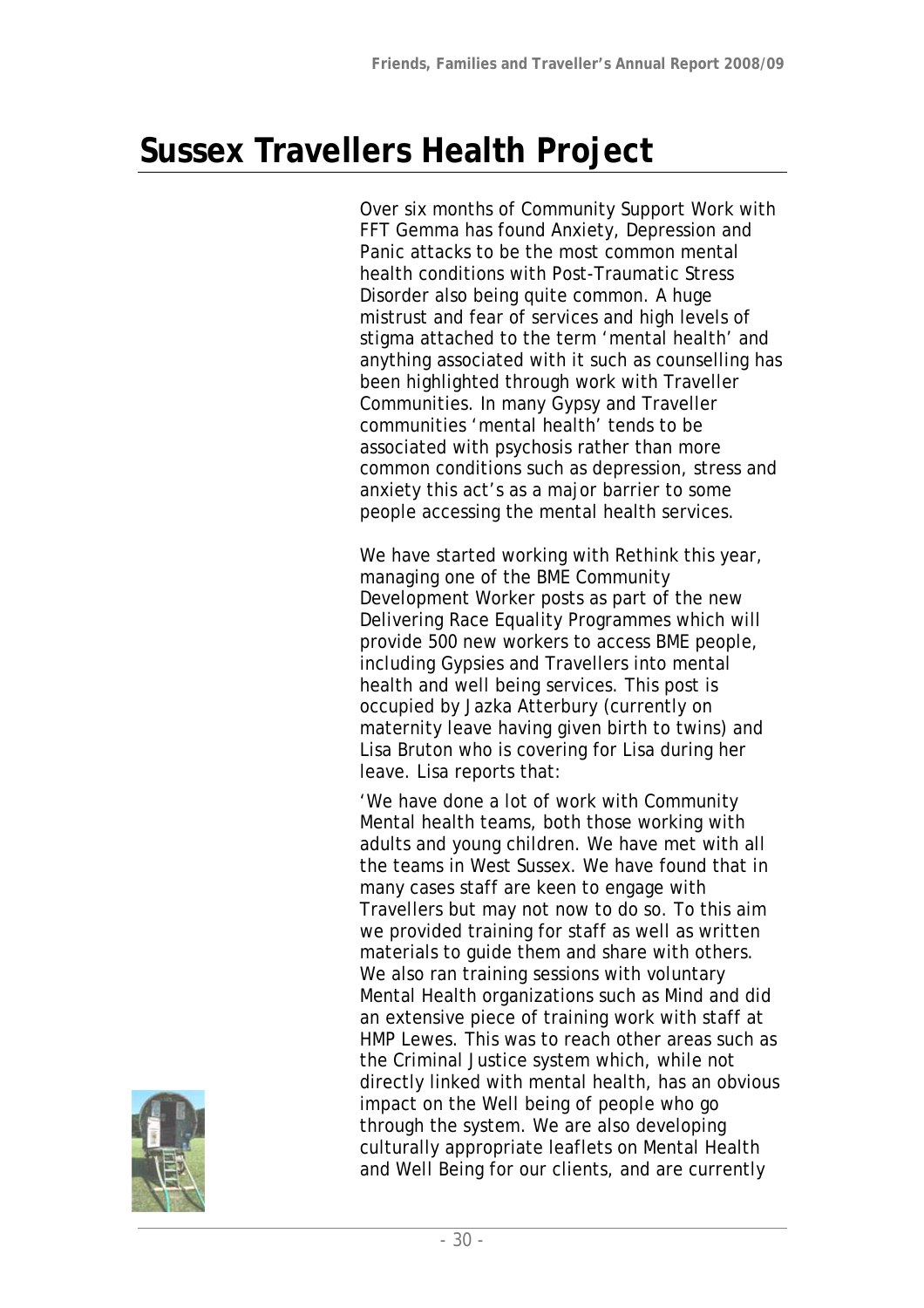bidding for funding to produce these leaflets in audio format for our clients with low literacy levels'.

Clare Bingham is a key member of the team, working with over one hundred Gypsy and Traveller children and young people. A qualified youth worker, Clare has worked in an imaginative and innovative way to build the confidence of young people in the travelleing communities. Clare has both fund raised and led on a number of popular excursions for young people.

Finally the team also consists of two Community Development Workers who are funded to pick up all of the other issues that the Outreach team pick up as they go along. Marya Sadouni is a Romany Gypsy and Rebekah Dilley (Bex) is part of the New Traveller community. Their remit is very varied and they can be signposting people into services ranging from dental services to debt advice. Bex organised a very successful programme of events for Gypsies and Travellers to come together and work on health issues whilst engaging in other activities ranging from belly dancing to baby massage.

As well as the usual Outreach and Support work, the health team have been involved with a number of projects, including oral health promotion and a piece of research looking at Urgent Care use by Gypsies and Travellers.

We believe that we have developed a model of working in Sussex that should be rolled out to other areas and to other regions and we look forward to taking this innovative approach forward over the next year.

> **Zoe Matthews**  Health Improvement Manager

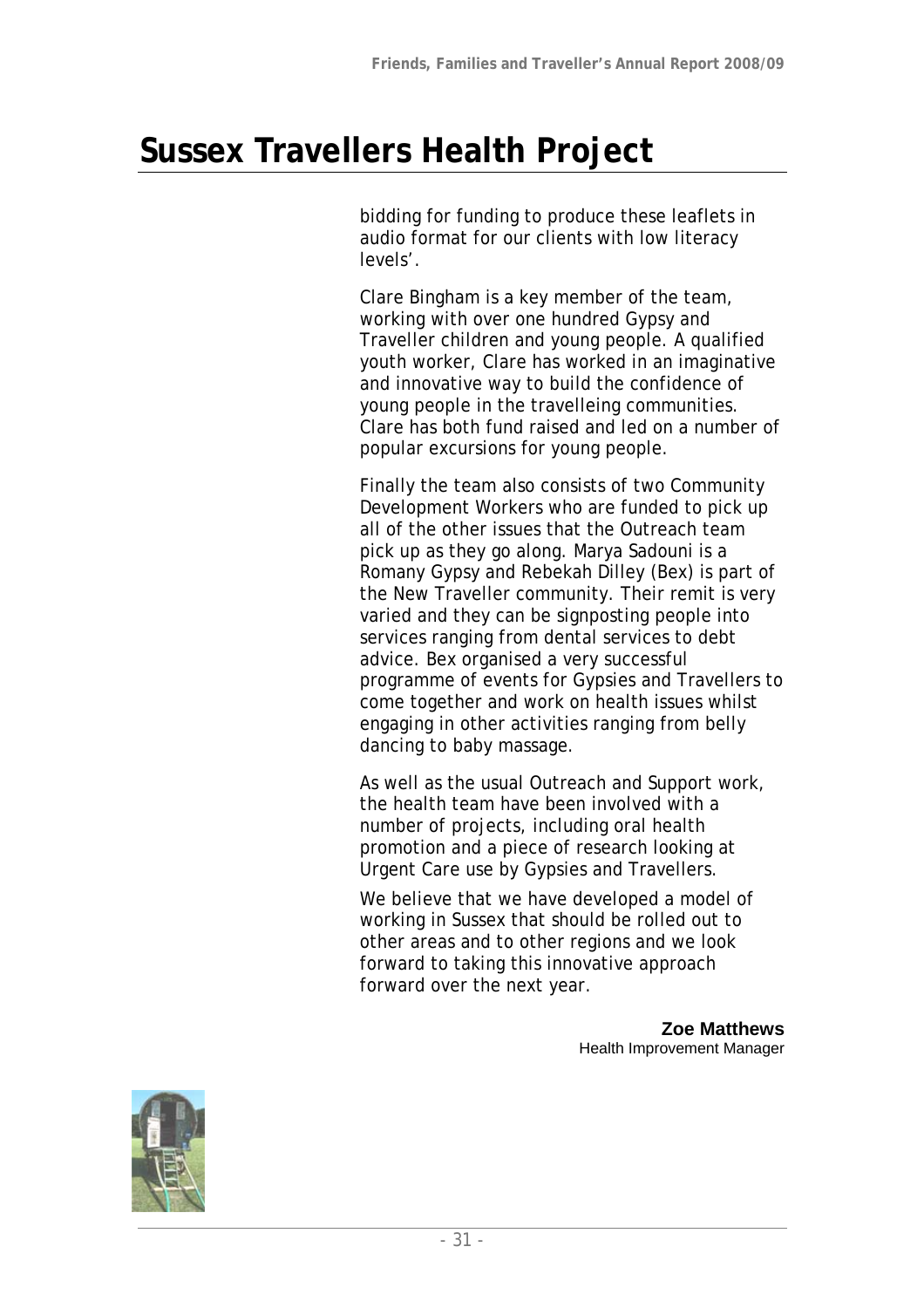### **Youth Work**

Since February 2008 we have been working with young people across Sussex on a three year project funded by BBC Children In Need. We were very fortunate to be able to recruit Clare Bingham, who is a qualified Youth Worker, to the post of Young Persons Coordinator and, since the start of the project, she has worked with well in excess of 100 young people across the County. The task can be particularly challenging because Clare works with some of the most deprived and socially excluded young people living in the County. Some are so-called roadsiders living with their parents or guardians on 'unauthorised' sites and thus likely to be moved on at any time. For these young people there is virtually no contact with the outside world; they can be stuck in remote locations far from public transport facilities and totally unable to access the recreational facilities that most young people take for granted. They may only mix with their siblings and be living on sites that have little or no play facilities available to them. Although they may attend school, they may be on restricted timetables and experience the bullying, discrimination and racism against Travellers that stills occur in groups of young people. Education can still be a rather negative experience for young Gypsies and Travellers, despite the excellent and dedicated work of the Traveller Education Services, and the fact that these services no longer receive ring-fenced funding may be a contributory factor to the falling educational attainments that we have witnessed in the Romany Gypsy and Irish Traveller communities in recent years.

Clare works to support young Gypsies and Travellers, to build their confidence and help them access into the normal activities enjoyed by young people in the community. She provides individual support and mentoring but also arranges exciting programmes of group activities during school holiday times as a means of retaining their interest and enthusiasm. Importantly she designs her work programmes

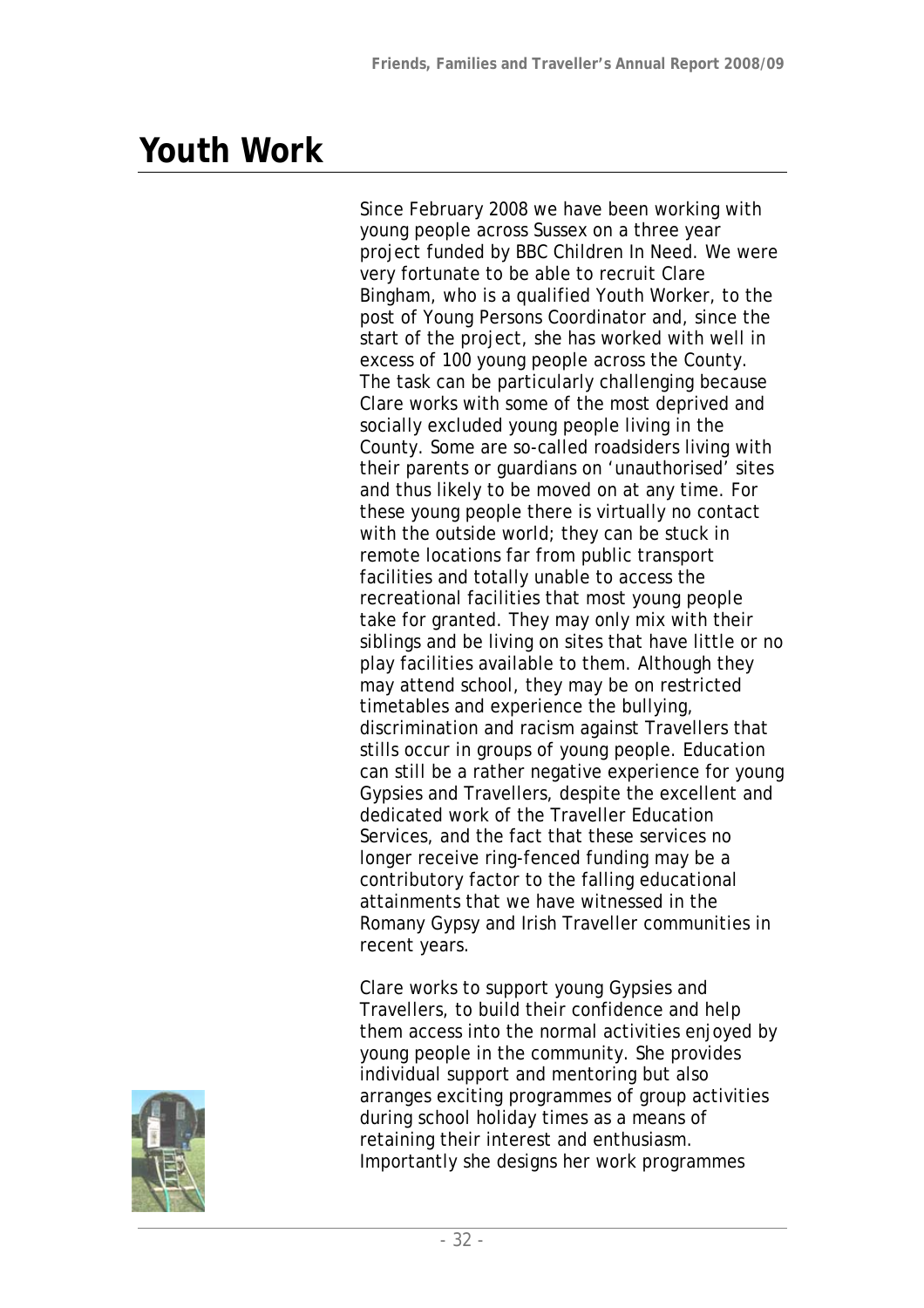# **Youth Work**

around the ideas, needs and wishes of the young people themselves so that they feed valued and respected.

We are immensely grateful to the funding support that we receive from BBC Children in Need and also to West Sussex County Council who have provided a small sum of supplementary funding. However, it is impossible for Clare to maintain the levels of activity that are needed to provide proper support for so many young people across such a wide geographical area.

We are seeking to secure additional funding in order to be able to recruit a second youth worker so that Clare's work load becomes more manageable. In the meanwhile Clare continues to have creative and innovative ideas about how to engage with young people, build their confidence, help them to achieve and provide them with the ongoing support that they need.

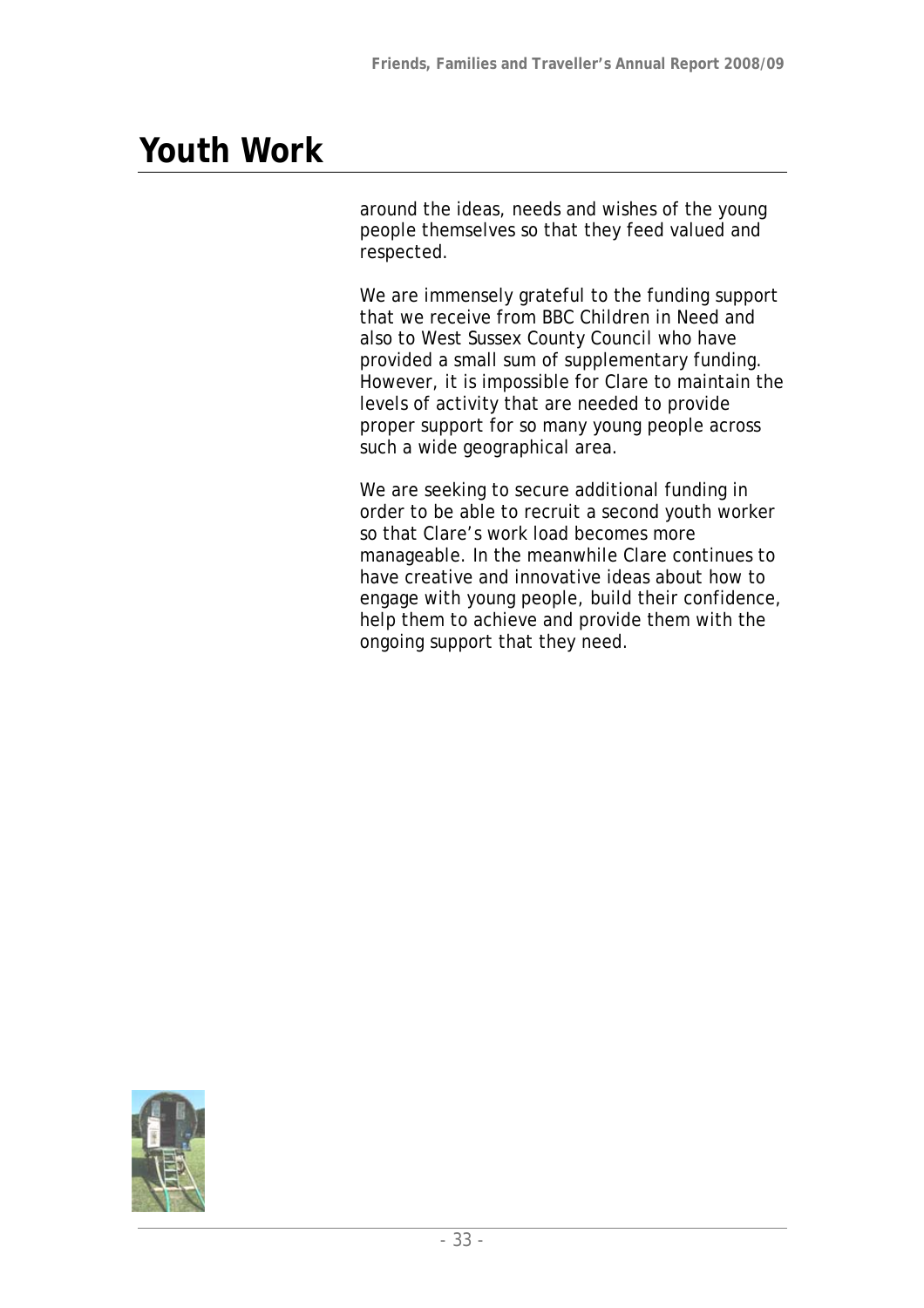### **Income and Expenditure Account:**

#### **STATEMENT OF FINANCIAL ACTIVITIES (INCLUDING INCOME AND EXPENDITURE ACCOUNT) FOR THE YEAR ENDED 31 MARCH 2009**

|                                                   | <b>Notes</b>            | <b>Unrestricted</b><br><b>Funds</b><br>£ | <b>Restricted</b><br><b>Funds</b><br>£ | <b>Total</b><br>2009<br>£ | Total<br>2008<br>$\pounds$ |
|---------------------------------------------------|-------------------------|------------------------------------------|----------------------------------------|---------------------------|----------------------------|
| <b>Incoming Resources</b>                         |                         |                                          |                                        |                           |                            |
| Incoming resources from                           |                         |                                          |                                        |                           |                            |
| generated funds:                                  |                         |                                          |                                        |                           |                            |
| Grants                                            | $\overline{2}$          | 641                                      | 352,629                                | 353,270                   | 262,214                    |
| Donations                                         |                         | 418                                      |                                        | 418                       | 605                        |
| <b>Bank Interest</b>                              |                         | 3,956                                    |                                        | 3,956                     | 4,674                      |
| Incoming resources from                           |                         |                                          |                                        |                           |                            |
| charitable activities                             |                         |                                          |                                        |                           |                            |
| Fees, subscriptions and                           |                         | 23,952                                   | 31,542                                 | 55,494                    | 11,207                     |
| publication sales                                 |                         |                                          |                                        |                           |                            |
| <b>Total Incoming Resources</b>                   |                         | 28,967                                   | 384,171                                | 413,138                   | 278,700                    |
| <b>Resources Expended</b>                         |                         |                                          |                                        |                           |                            |
| Charitable activities                             | 3                       | 14,626                                   | 347,527                                | 362,153                   | 254,347                    |
| Governance costs                                  | $\overline{\mathbf{3}}$ | 2,639                                    |                                        | 2,639                     | 2,474                      |
| <b>Total Resources Expended</b>                   |                         | 17,265                                   | 347,527                                | 364,792                   | 256,821                    |
| <b>Net Incoming Resources</b><br>before transfers | $\overline{\mathbf{4}}$ | 11,702                                   | 36,644                                 | 48,346                    | 21,879                     |
| <b>Transfers</b>                                  |                         | (2,866)                                  | 2,866                                  |                           |                            |
|                                                   |                         | 8,836                                    | 39,510                                 | 48,346                    | 21,879                     |
| <b>Fund Balances brought</b><br>forward           |                         | 44,452                                   | 39,768                                 | 84,220                    | 62,341                     |
| <b>Fund Balances carried</b><br>forward           |                         | 53,288                                   | <u>79.278</u>                          | 132,566                   | 84,220                     |

*.* 

The full report and financial statements are available on request from:

FFT, Community Base, 113 Queens Road, Brighton, East Sussex, BN1 3XG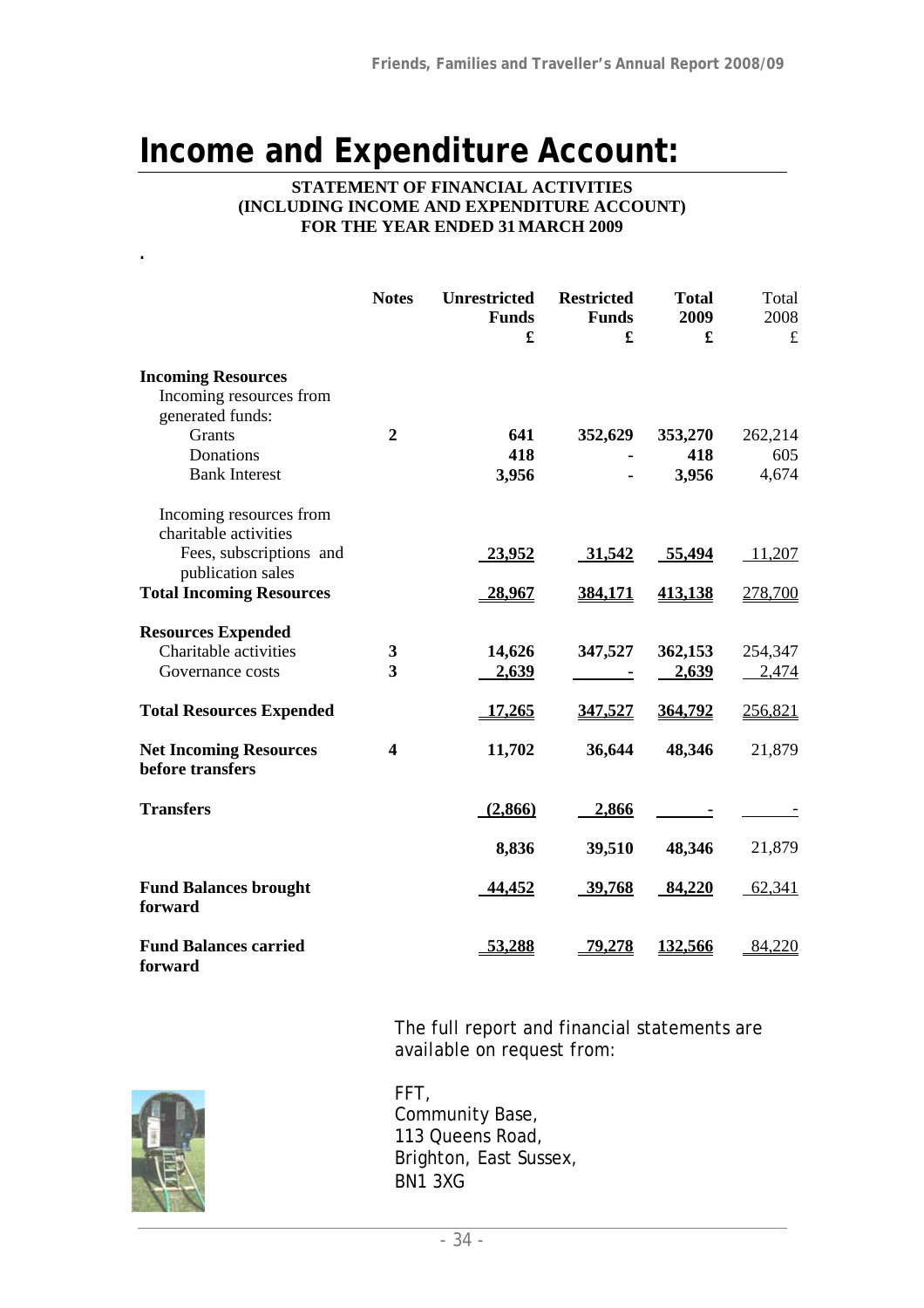### **With grateful thanks to our funders and partners:**

We could not achieve the many projects and services which we deliver without the help of our funders on whom we rely in order to survive as an organisation.

We are indebted to –



The Big Lottery who fund our Reaching Communities project and who funded our successful Regional Traveller Advice Project.

#### **LOTTERY FUNDED**

The Equality and Human Rights Commission who funded our community support work in West Sussex and east Hampshire



East Sussex County Council and Sompriti who were joined in with us as partners in our Social Care outreach work, funded by Invest to Save Round 8.

Brighton and Hove City Primary Care Trust who funded our health outreach work and the partnerships for Health

programme that funded our research on the use of Accident and Emergency Services in partnership with Brighton University.

Brighton and Hove City **NHS Teaching Primary Care Trust** 



Garden Court Chambers who continue to fund our vital planning work.

Lankelly Chase Foundation who fund our Mental Health and Wellbeing work

The Woodward Charitable Trust who part fund the work of our telephone caseworker

The Emigrant Services Department of the Irish Government who fund some of our work on behalf of Irish Travellers



The Tudor Trust who provide us with much needed core funding